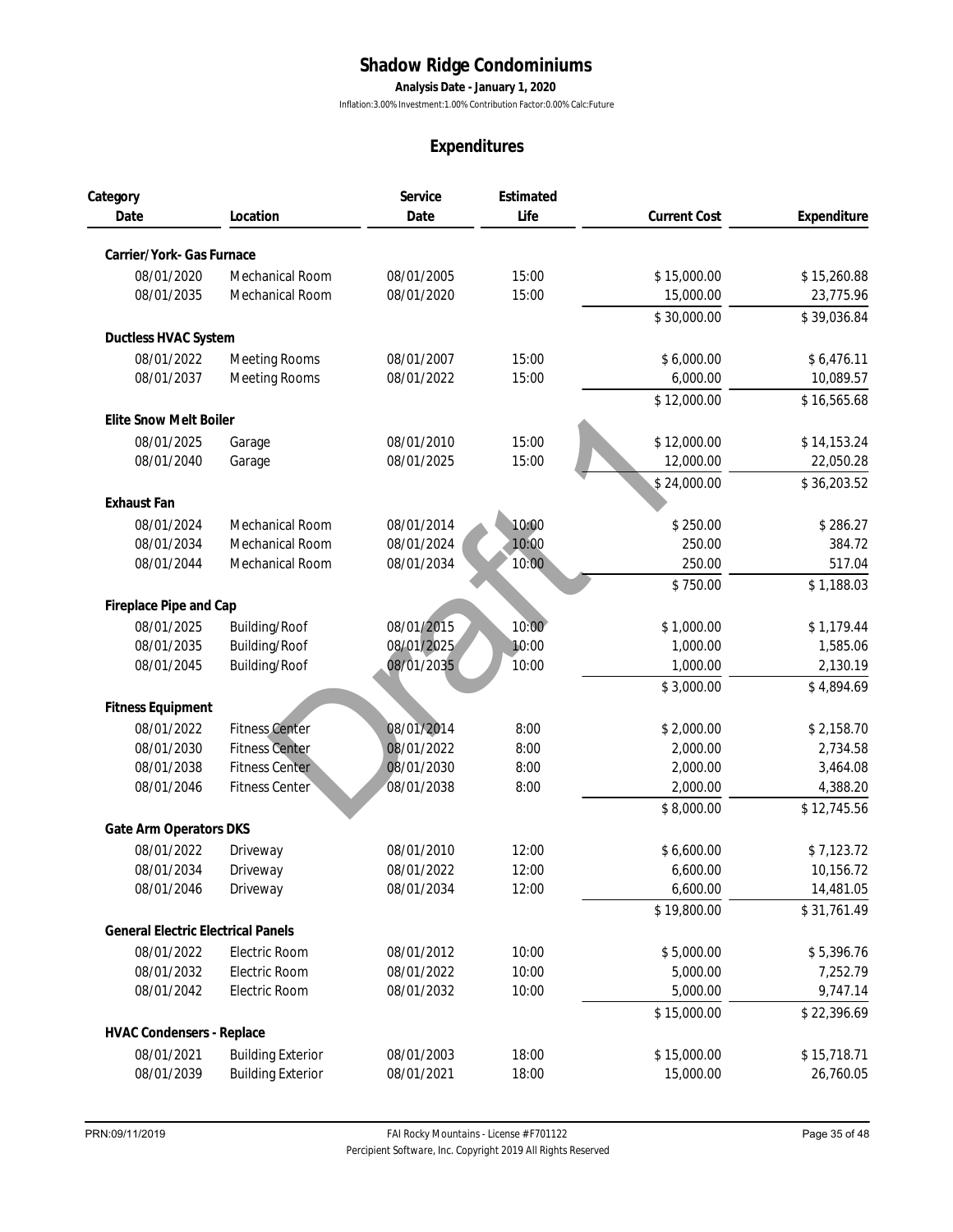**Analysis Date - January 1, 2020**

Inflation:3.00% Investment:1.00% Contribution Factor:0.00% Calc:Future

|                                        |                                            |            | Expenditures |                     |              |
|----------------------------------------|--------------------------------------------|------------|--------------|---------------------|--------------|
| Category                               |                                            | Service    | Estimated    |                     |              |
| Date                                   | Location                                   | Date       | Life         | <b>Current Cost</b> | Expenditure  |
| <b>HVAC Electric Baseboard Heaters</b> |                                            |            |              |                     |              |
|                                        |                                            |            |              | \$30,000.00         | \$42,478.76  |
| 01/01/2029                             | Level B1                                   | 01/01/2012 | 17:00        | \$1,800.00          | \$2,348.59   |
| 01/01/2046                             | Level B1                                   | 01/01/2029 | 17:00        | 1,800.00            | 3,881.86     |
|                                        |                                            |            |              | \$3,600.00          | \$6,230.45   |
| Internet/WiFi System Components        |                                            |            |              |                     |              |
| 08/01/2025                             | <b>Building Interior</b>                   | 08/01/2013 | 12:00        | \$20,000.00         | \$23,588.73  |
| 08/01/2037                             | <b>Building Interior</b>                   | 08/01/2025 | 12:00        | 20,000.00           | 33,631.88    |
| 08/01/2049                             | <b>Building Interior</b>                   | 08/01/2037 | 12:00        | 20,000.00           | 47,951.02    |
|                                        |                                            |            |              | \$60,000.00         | \$105,171.63 |
| Locker Room Lockers                    |                                            |            |              |                     |              |
| 08/01/2025                             | Locker Room                                | 08/01/2015 | 10:00        | \$11,400.00         | \$13,445.57  |
| 08/01/2035                             | Locker Room                                | 08/01/2025 | 10:00        | 11,400.00           | 18,069.73    |
| 08/01/2045                             | Locker Room                                | 08/01/2035 | 10:00        | 11,400.00           | 24,284.20    |
|                                        |                                            |            |              | \$34,200.00         | \$55,799.50  |
|                                        | Mitel NuPoint Messenger SX200 Phone System |            |              |                     |              |
| 01/01/2020                             | Phone Room                                 | 01/01/2005 | 15:00        | \$30,000.00         | \$30,000.00  |
| 01/01/2035                             | Phone Room                                 | 01/01/2020 | 15:00        | 30,000.00           | 46,739.02    |
|                                        |                                            |            |              | \$60,000.00         | \$76,739.02  |
| Office Equipment                       |                                            |            |              |                     |              |
| 08/01/2022                             | <b>Building Office</b>                     | 08/01/2014 | 8:00         | \$2,500.00          | \$2,698.38   |
| 08/01/2030                             | <b>Building Office</b>                     | 08/01/2022 | 8:00         | 2,500.00            | 3,418.22     |
| 08/01/2038                             | <b>Building Office</b>                     | 08/01/2030 | 8:00         | 2,500.00            | 4,330.11     |
| 08/01/2046                             | <b>Building Office</b>                     | 08/01/2038 | 8:00         | 2,500.00            | 5,485.25     |
|                                        |                                            |            |              | \$10,000.00         | \$15,931.96  |
| Sauna Heater<br>08/01/2029             | Sauna Room                                 | 08/01/2014 | 15:00        | \$1,500.00          | \$1,991.20   |
| 08/01/2044                             | Sauna Room                                 | 08/01/2029 | 15:00        | 1,500.00            | 3,102.22     |
|                                        |                                            |            |              | \$3,000.00          | \$5,093.42   |
|                                        | Seimens MDP1 & MDP2 Power Controllers      |            |              |                     |              |
| 08/01/2020                             | <b>Mechanical Room</b>                     | 08/01/2000 | 20:00        | \$20,000.00         | \$20,347.84  |
| 08/01/2040                             | Mechanical Room                            | 08/01/2020 | 20:00        | 20,000.00           | 36,750.47    |
|                                        |                                            |            |              | \$40,000.00         | \$57,098.31  |
| <b>Snow Blowers</b>                    |                                            |            |              |                     |              |
| 08/01/2021                             | <b>Mechanical Room</b>                     | 08/01/2013 | 8:00         | \$1,296.00          | \$1,358.10   |
| 08/01/2022                             | <b>Mechanical Room</b>                     | 08/01/2014 | 8:00         | 702.00              | 757.70       |
| 08/01/2029                             | Mechanical Room                            | 08/01/2021 | 8:00         | 1,296.00            | 1,720.40     |
| 08/01/2030                             | Mechanical Room                            | 08/01/2022 | 8:00         | 702.00              | 959.84       |
| 08/01/2037                             | Mechanical Room                            | 08/01/2029 | 8:00         | 1,296.00            | 2,179.35     |
| 08/01/2038                             | Mechanical Room                            | 08/01/2030 | 8:00         | 702.00              | 1,215.89     |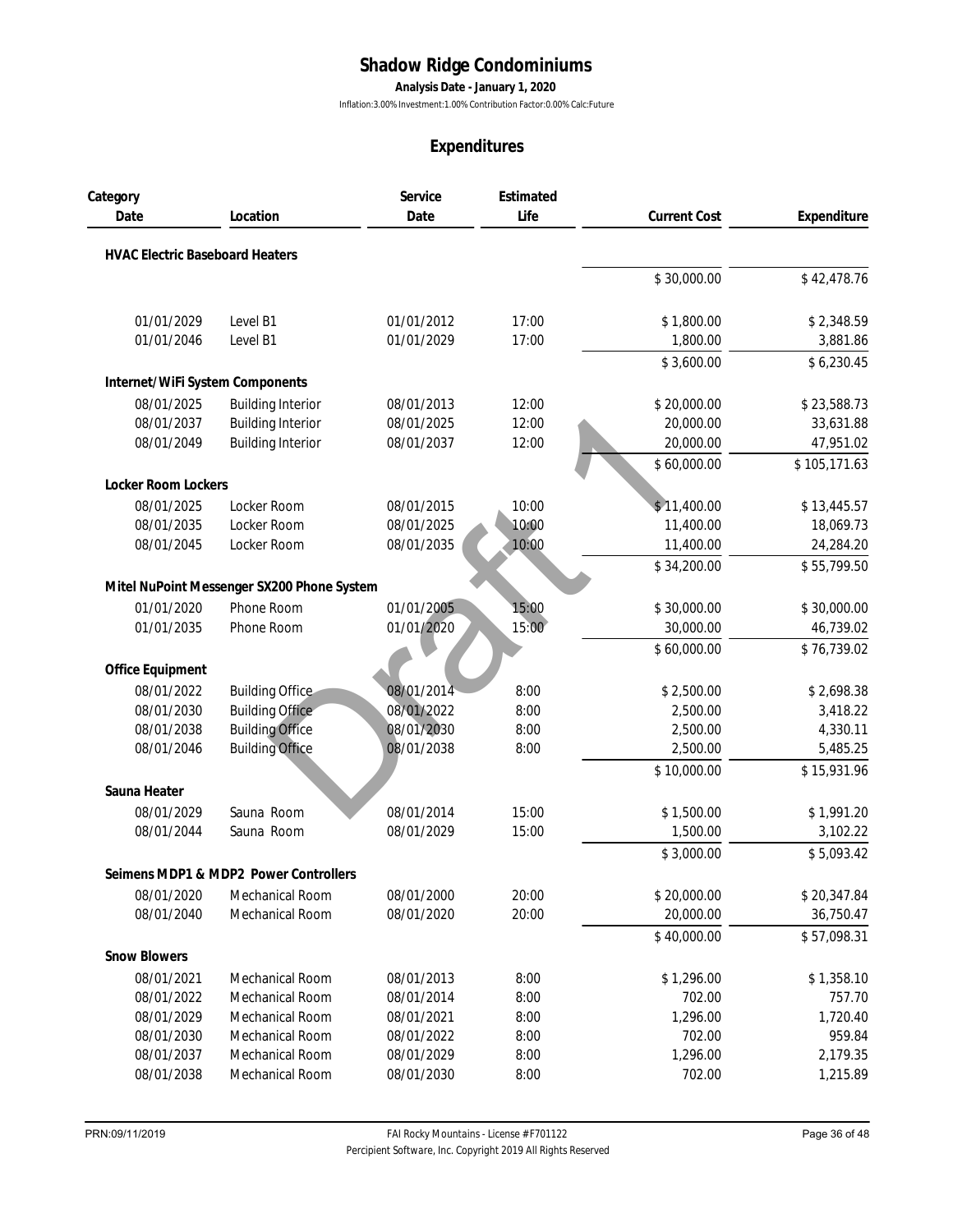**Analysis Date - January 1, 2020**

Inflation:3.00% Investment:1.00% Contribution Factor:0.00% Calc:Future

## **Expenditures**

|                                |                        |            | Expenditures |                     |             |
|--------------------------------|------------------------|------------|--------------|---------------------|-------------|
| Category                       |                        | Service    | Estimated    |                     |             |
| Date                           | Location               | Date       | Life         | <b>Current Cost</b> | Expenditure |
| <b>Snow Blowers</b>            |                        |            |              |                     |             |
| 08/01/2045                     | Mechanical Room        | 08/01/2037 | 8:00         | \$1,296.00          | \$2,760.73  |
| 08/01/2046                     | <b>Mechanical Room</b> | 08/01/2038 | 8:00         | 702.00              | 1,540.26    |
|                                |                        |            |              | \$7,992.00          | \$12,492.27 |
| <b>Steel Bollards</b>          |                        |            |              |                     |             |
| 08/01/2024                     | Grounds                | 08/01/2012 | 12:00        | \$1,000.00          | \$1,145.08  |
| 08/01/2036                     | Grounds                | 08/01/2024 | 12:00        | 1,000.00            | 1,632.62    |
| 08/01/2048                     | Grounds                | 08/01/2036 | 12:00        | 1,000.00            | 2,327.72    |
|                                |                        |            |              | \$3,000.00          | \$5,105.42  |
| Televisions                    |                        |            |              |                     |             |
| 01/01/2024                     | Lobby & Fitness Roo    | 01/01/2016 | 8:00         | \$1,000.00          | \$1,125.51  |
| 01/01/2032                     | Lobby & Fitness Roo    | 01/01/2024 | 8:00         | 1,000.00            | 1,425.76    |
| 01/01/2040                     | Lobby & Fitness Roo    | 01/01/2032 | 8:00         | 1,000.00            | 1,806.11    |
| 01/01/2048                     | Lobby & Fitness Roo    | 01/01/2040 | 8:00         | 1,000.00            | 2,287.93    |
|                                |                        |            |              | \$4,000.00          | \$6,645.31  |
| <b>Trash Enclosure</b>         |                        |            |              |                     |             |
| 08/01/2020                     | Grounds                | 08/01/2012 | 8:00         | \$1,500.00          | \$1,526.09  |
| 08/01/2028                     | Grounds                | 08/01/2020 | 8:00         | 1,500.00            | 1,933.20    |
| 08/01/2036                     | Grounds                | 08/01/2028 | 8:00         | 1,500.00            | 2,448.92    |
| 08/01/2044                     | Grounds                | 08/01/2036 | 8:00         | 1,500.00            | 3,102.22    |
|                                |                        |            |              | \$6,000.00          | \$9,010.43  |
| Fences/Gates/Railings/Walls    |                        |            |              |                     |             |
| Lattice Fencing                |                        |            |              |                     |             |
| 01/01/2026                     | <b>Trash Enclosure</b> | 01/01/2018 | 8:00         | \$1,500.00          | \$1,791.08  |
| 01/01/2034                     | <b>Trash Enclosure</b> | 01/01/2026 | 8:00         | 1,500.00            | 2,268.88    |
| 01/01/2042                     | <b>Trash Enclosure</b> | 01/01/2034 | 8:00         | 1,500.00            | 2,874.16    |
|                                |                        |            |              | \$4,500.00          | \$6,934.12  |
| Metal Rail Fencing             |                        |            |              |                     |             |
| 08/01/2025                     | Pool Area/Grounds      | 08/01/1995 | 30:00        | \$14,875.00         | \$17,544.12 |
|                                |                        |            |              | \$14,875.00         | \$17,544.12 |
| Fences/Gates/Rails             |                        |            |              |                     |             |
| <b>Concrete Retaining Wall</b> |                        |            |              |                     |             |
| 08/01/2024                     | Garage-Grounds         | 08/01/2012 | 12:00        | \$8,000.00          | \$9,160.67  |
| 08/01/2036                     | Garage-Grounds         | 08/01/2024 | 12:00        | 8,000.00            | 13,060.93   |
| 08/01/2048                     | Garage-Grounds         | 08/01/2036 | 12:00        | 8,000.00            | 18,621.76   |
|                                |                        |            |              | \$24,000.00         | \$40,843.36 |
| Pool Gate                      |                        |            |              |                     |             |
| 08/01/2030                     | Pool Area              | 08/01/2010 | 20:00        | \$1,000.00          | \$1,367.29  |
|                                |                        |            |              | \$1,000.00          | \$1,367.29  |

**Fire Safety**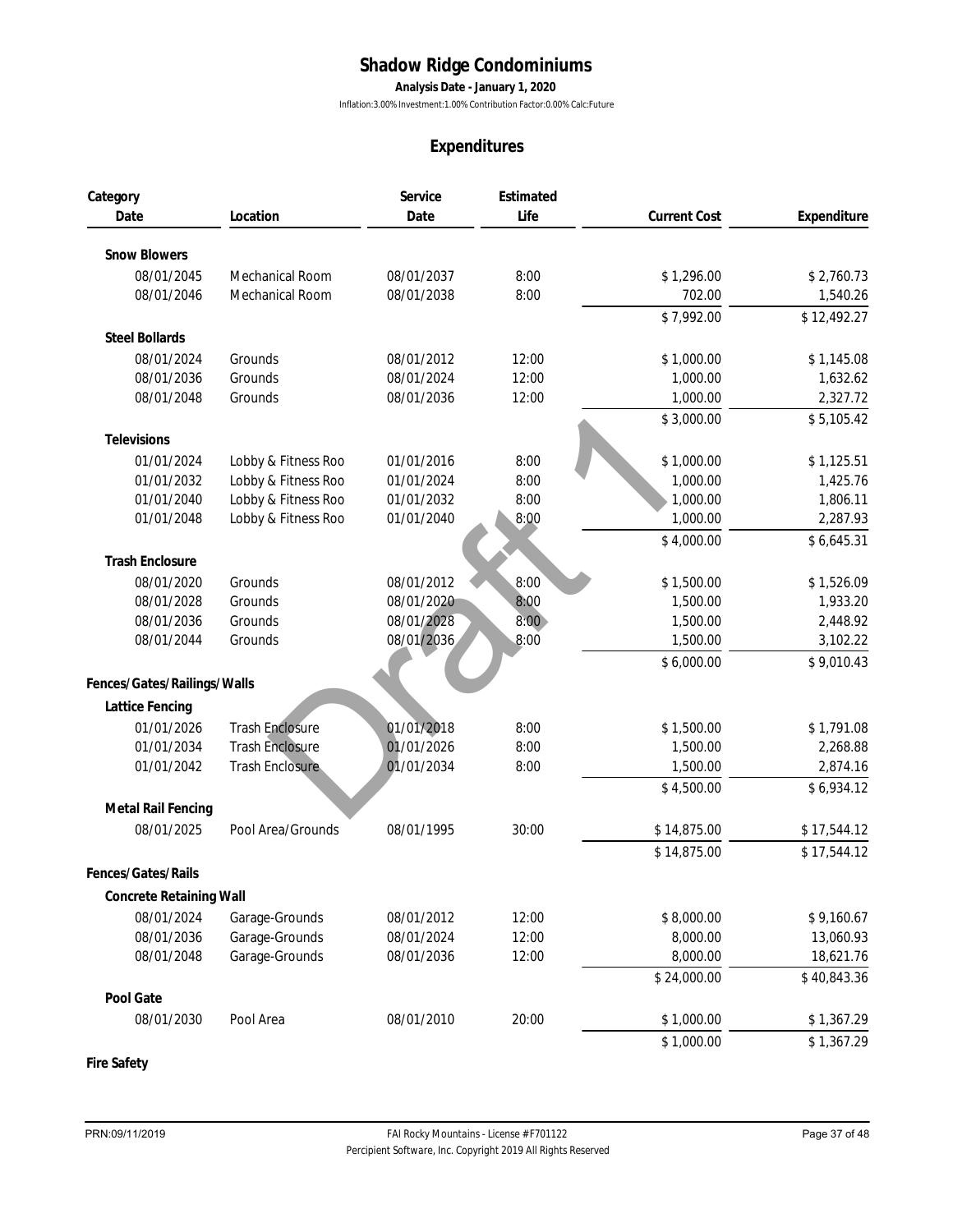**Analysis Date - January 1, 2020**

Inflation:3.00% Investment:1.00% Contribution Factor:0.00% Calc:Future

|                                    |                          | Expenditures |           |                     |              |
|------------------------------------|--------------------------|--------------|-----------|---------------------|--------------|
| Category                           |                          | Service      | Estimated |                     |              |
| Date                               | Location                 | Date         | Life      | <b>Current Cost</b> | Expenditure  |
| Fire Extinguishers                 |                          |              |           |                     |              |
| 08/01/2022                         | <b>Building Exterior</b> | 08/01/2012   | 10:00     | \$3,825.00          | \$4,128.52   |
| 08/01/2032                         | <b>Building Exterior</b> | 08/01/2022   | 10:00     | 3,825.00            | 5,548.38     |
| 08/01/2042                         | <b>Building Exterior</b> | 08/01/2032   | 10:00     | 3,825.00            | 7,456.56     |
|                                    |                          |              |           | \$11,475.00         | \$17,133.46  |
| Fire Riser-Pipes-Valves/Sprinklers |                          |              |           |                     |              |
| 08/01/2020                         | Fire Riser Room          | 08/01/2000   | 20:00     | \$25,000.00         | \$25,434.80  |
| 08/01/2040                         | Fire Riser Room          | 08/01/2020   | 20:00     | 25,000.00           | 45,938.08    |
|                                    |                          |              |           | \$50,000.00         | \$71,372.88  |
| Jenny Compressor                   |                          |              |           |                     |              |
| 08/01/2030                         | Fire Riser Room          | 08/01/2015   | 15:00     | \$1,700.00          | \$2,324.39   |
| 08/01/2045                         | Fire Riser Room          | 08/01/2030   | 15:00     | 1,700.00            | 3,621.33     |
|                                    |                          |              |           | \$3,400.00          | \$5,945.72   |
| Thorn Fire Protection System       |                          |              |           |                     |              |
| 08/01/2034                         | Mechanical Room          | 08/01/2014   | 20:00     | \$50,000.00         | \$76,944.85  |
|                                    |                          |              |           | \$50,000.00         | \$76,944.85  |
| Flooring                           |                          |              |           |                     |              |
| Carpeting - Meeting Rooms-Hallways |                          |              |           |                     |              |
| 08/01/2020                         | <b>Meeting Rooms</b>     | 08/01/2010   | 10:00     | \$17,775.00         | \$18,084.15  |
| 08/01/2030                         | <b>Meeting Rooms</b>     | 08/01/2020   | 10:00     | 17,775.00           | 24,303.58    |
| 08/01/2040                         | <b>Meeting Rooms</b>     | 08/01/2030   | 10:00     | 17,775.00           | 32,661.98    |
|                                    |                          |              |           | \$53,325.00         | \$75,049.71  |
| Carpeting -B1                      |                          |              |           |                     |              |
| 08/01/2020                         | <b>B1</b>                | 08/01/2010   | 10:00     | \$16,875.00         | \$17,168.49  |
| 08/01/2030                         | <b>B1</b>                | 08/01/2020   | 10:00     | 16,875.00           | 23,073.02    |
| 08/01/2040                         | <b>B1</b>                | 08/01/2030   | 10:00     | 16,875.00           | 31,008.21    |
|                                    |                          |              |           | \$50,625.00         | \$71,249.72  |
| Carpeting-2nd, 3rd, 4th Floors     |                          |              |           |                     |              |
| 08/01/2022                         | 2-3-4 Floors             | 08/01/2012   | 10:00     | \$41,175.00         | \$44,442.29  |
| 08/01/2032                         | 2-3-4 Floors             | 08/01/2022   | 10:00     | 41,175.00           | 59,726.72    |
| 08/01/2042                         | 2-3-4 Floors             | 08/01/2032   | 10:00     | 41,175.00           | 80,267.72    |
|                                    |                          |              |           | \$123,525.00        | \$184,436.73 |
| Carpeting-1st Floor<br>08/01/2020  | 1st Floor                | 08/01/2010   | 10:00     | \$18,250.00         | \$18,567.41  |
| 08/01/2030                         | 1st Floor                | 08/01/2020   | 10:00     | 18,250.00           | 24,953.04    |
| 08/01/2040                         | 1st Floor                | 08/01/2030   | 10:00     | 18,250.00           | 33,534.80    |
|                                    |                          |              |           | \$54,750.00         | \$77,055.25  |
| Rubber Floor Fitness Center        |                          |              |           |                     |              |
| 01/01/2024                         | <b>Fitness Center</b>    | 01/01/2014   | 10:00     | \$4,050.00          | \$4,558.31   |
| 01/01/2034                         | <b>Fitness Center</b>    | 01/01/2024   | 10:00     | 4,050.00            | 6,125.99     |
| 01/01/2044                         | <b>Fitness Center</b>    | 01/01/2034   | 10:00     | 4,050.00            | 8,232.82     |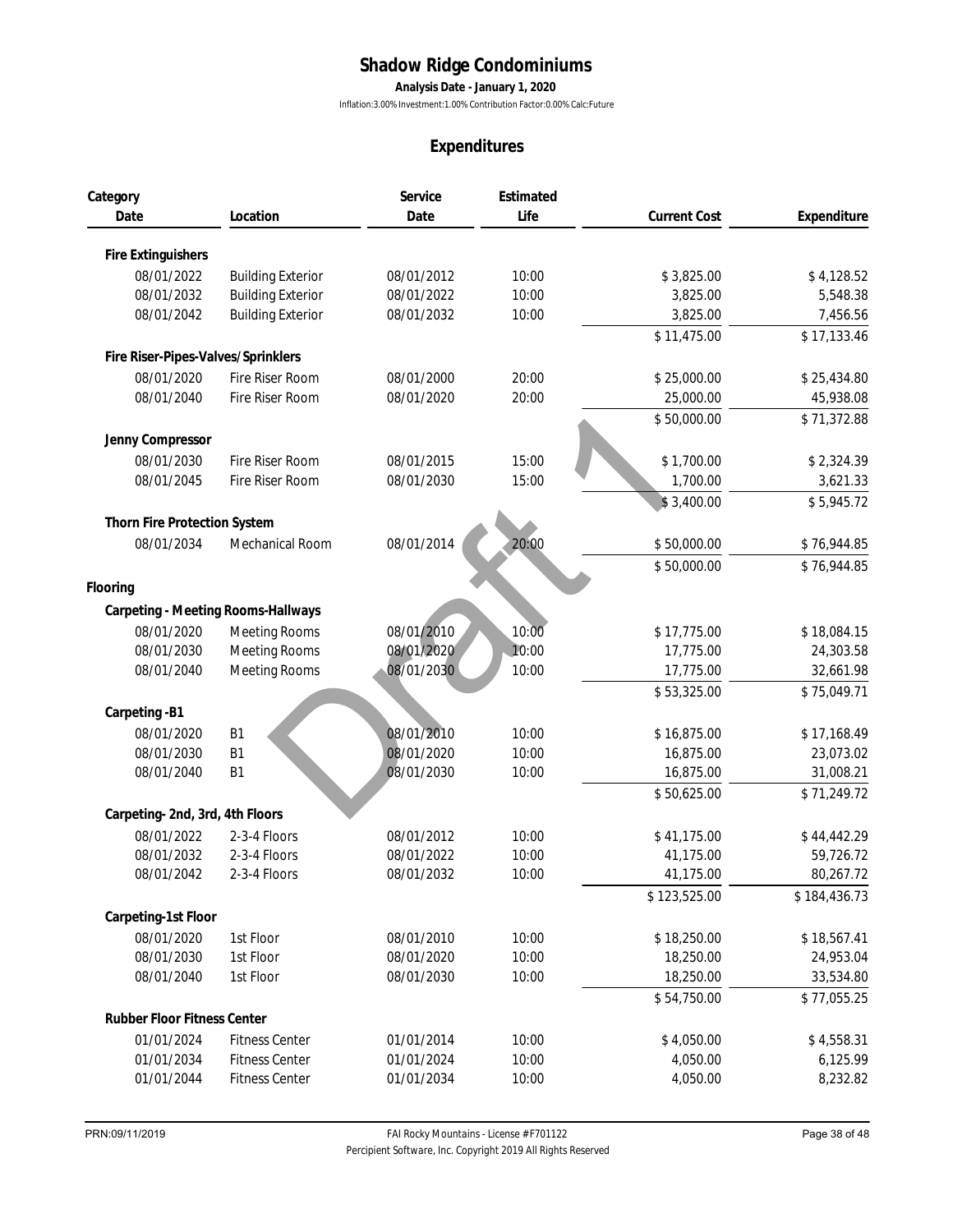**Analysis Date - January 1, 2020**

Inflation:3.00% Investment:1.00% Contribution Factor:0.00% Calc:Future

| Category<br>Date              |                                    |                          |              |                        |                        |
|-------------------------------|------------------------------------|--------------------------|--------------|------------------------|------------------------|
|                               |                                    | Service                  | Estimated    |                        |                        |
|                               | Location                           | Date                     | Life         | <b>Current Cost</b>    | Expenditure            |
| Safety Flooring -B1-Stairwell |                                    |                          |              |                        |                        |
|                               |                                    |                          |              | \$12,150.00            | \$18,917.12            |
| 08/01/2020                    | B <sub>1</sub>                     | 08/01/2005               | 15:00        | \$1,980.00             | \$2,014.44             |
| 08/01/2035                    | B <sub>1</sub>                     | 08/01/2020               | 15:00        | 1,980.00               | 3,138.43               |
|                               |                                    |                          |              | \$3,960.00             | \$5,152.87             |
| Tile-1st Floor                |                                    |                          |              |                        |                        |
| 08/01/2026                    | 1st Floor                          | 08/01/2011               | 15:00        | \$6,800.00             | \$8,260.77             |
| 08/01/2041                    | 1st Floor                          | 08/01/2026               | 15:00        | 6,800.00               | 12,870.01              |
|                               |                                    |                          |              | \$13,600.00            | \$21,130.78            |
| Furnishings                   |                                    |                          |              |                        |                        |
| Furniture-1st Floor/Lobby     |                                    |                          |              |                        |                        |
| 06/01/2020                    | 1st Floor                          | 06/01/2010               | 10:00        | \$10,000.00            | \$10,123.92            |
| 06/01/2030                    | 1st Floor                          | 06/01/2020               | 10:00        | 10,000.00              | 13,605.71              |
| 06/01/2040                    | 1st Floor                          | 06/01/2030               | 10:00        | 10,000.00              | 18,284.93              |
|                               |                                    |                          |              | \$30,000.00            | \$42,014.56            |
| Meeting Room Furniture        |                                    |                          |              |                        |                        |
| 08/01/2020                    | Meeting Rooms                      | 08/01/2015               | 5:00         | \$3,000.00             | \$3,052.18             |
| 08/01/2025                    | Meeting Rooms                      | 08/01/2020               | 5:00         | 3,000.00               | 3,538.31               |
| 08/01/2030                    | Meeting Rooms                      | 08/01/2025               | 5:00         | 3,000.00               | 4,101.87               |
| 08/01/2035                    | <b>Meeting Rooms</b>               | 08/01/2030               | 5:00         | 3,000.00               | 4,755.19               |
| 08/01/2040                    | Meeting Rooms                      | 08/01/2035               | 5:00         | 3,000.00               | 5,512.57               |
| 08/01/2045                    | <b>Meeting Rooms</b>               | 08/01/2040               | 5:00         | 3,000.00               | 6,390.58               |
| <b>Outdoor Benches</b>        |                                    |                          |              | \$18,000.00            | \$27,350.70            |
| 08/01/2025                    | Grounds                            | 08/01/2015               | 10:00        | \$1,000.00             | \$1,179.44             |
| 08/01/2035                    | Grounds                            | 08/01/2025               | 10:00        | 1,000.00               | 1,585.06               |
| 08/01/2045                    | Grounds                            | 08/01/2035               | 10:00        | 1,000.00               | 2,130.19               |
|                               |                                    |                          |              | \$3,000.00             | \$4,894.69             |
| <b>Interior Surfaces</b>      |                                    |                          |              |                        |                        |
| <b>Acoustic Ceiling Tiles</b> |                                    |                          |              |                        |                        |
| 08/01/2022                    | <b>Interior Ceilings</b>           | 08/01/2015               | 7:00         | \$2,000.00             | \$2,158.70             |
| 08/01/2029                    | <b>Interior Ceilings</b>           | 08/01/2022               | 7:00         | 2,000.00               | 2,654.93               |
| 08/01/2036                    | <b>Interior Ceilings</b>           | 08/01/2029               | 7:00         | 2,000.00               | 3,265.23               |
| 08/01/2043                    | <b>Interior Ceilings</b>           | 08/01/2036               | 7:00         | 2,000.00               | 4,015.82               |
|                               |                                    |                          |              | \$8,000.00             | \$12,094.68            |
| Ceiling Leak Repair-Paint     |                                    |                          |              |                        |                        |
| 08/01/2020                    | Interior-Garage                    | 08/01/2017               | 3:00         | \$15,000.00            | \$15,260.88            |
| 08/01/2023                    | Interior-Garage                    | 08/01/2020               | 3:00         | 15,000.00              | 16,675.98              |
| 08/01/2026<br>08/01/2029      | Interior-Garage<br>Interior-Garage | 08/01/2023<br>08/01/2026 | 3:00<br>3:00 | 15,000.00<br>15,000.00 | 18,222.29<br>19,911.99 |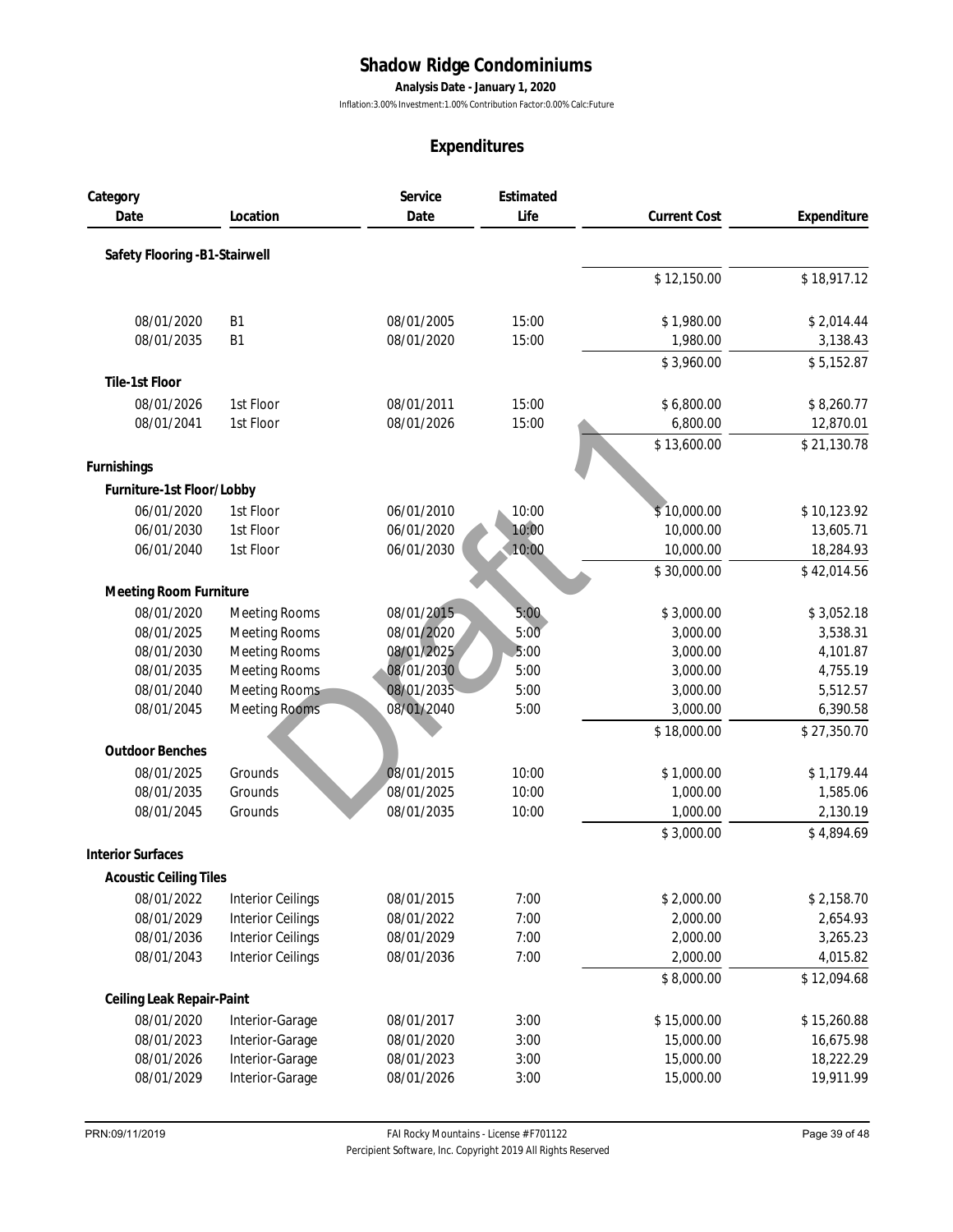**Analysis Date - January 1, 2020**

Inflation:3.00% Investment:1.00% Contribution Factor:0.00% Calc:Future

|                                    |                          |            | Expenditures |                     |              |
|------------------------------------|--------------------------|------------|--------------|---------------------|--------------|
| Category                           |                          | Service    | Estimated    |                     |              |
| Date                               | Location                 | Date       | Life         | <b>Current Cost</b> | Expenditure  |
| Ceiling Leak Repair-Paint          |                          |            |              |                     |              |
| 08/01/2032                         | Interior-Garage          | 08/01/2029 | 3:00         | \$15,000.00         | \$21,758.37  |
| 08/01/2035                         | Interior-Garage          | 08/01/2032 | 3:00         | 15,000.00           | 23,775.96    |
| 08/01/2038                         | Interior-Garage          | 08/01/2035 | 3:00         | 15,000.00           | 25,980.63    |
| 08/01/2041                         | Interior-Garage          | 08/01/2038 | 3:00         | 15,000.00           | 28,389.74    |
| 08/01/2044                         | Interior-Garage          | 08/01/2041 | 3:00         | 15,000.00           | 31,022.23    |
| 08/01/2047                         | Interior-Garage          | 08/01/2044 | 3:00         | 15,000.00           | 33,898.83    |
|                                    |                          |            |              | \$150,000.00        | \$234,896.90 |
| Landscaping                        |                          |            |              |                     |              |
| Flowers, Plants                    |                          |            |              |                     |              |
| 01/01/2021                         | Grounds                  | 01/01/2018 | 3:00         | \$1,000.00          | \$1,030.00   |
| 01/01/2024                         | Grounds                  | 01/01/2021 | 3:00         | 1,000.00            | 1,125.51     |
| 01/01/2027                         | Grounds                  | 01/01/2024 | 3:00         | 1,000.00            | 1,229.87     |
| 01/01/2030                         | Grounds                  | 01/01/2027 | 3:00         | 1,000.00            | 1,343.92     |
| 01/01/2033                         | Grounds                  | 01/01/2030 | 3:00         | 1,000.00            | 1,468.53     |
| 01/01/2036                         | Grounds                  | 01/01/2033 | 3:00         | 1,000.00            | 1,604.71     |
| 01/01/2039                         | Grounds                  | 01/01/2036 | 3:00         | 1,000.00            | 1,753.51     |
| 01/01/2042                         | Grounds                  | 01/01/2039 | 3:00         | 1,000.00            | 1,916.10     |
| 01/01/2045                         | Grounds                  | 01/01/2042 | 3:00         | 1,000.00            | 2,093.78     |
| 01/01/2048                         | Grounds                  | 01/01/2045 | 3:00         | 1,000.00            | 2,287.93     |
|                                    |                          |            |              | \$10,000.00         | \$15,853.86  |
| Irrigation-Sprinklers-Pipes/Valves |                          |            |              |                     |              |
| 08/01/2031                         | Grounds                  | 08/01/2016 | 15:00        | \$3,500.00          | \$4,929.08   |
| 08/01/2046                         | Grounds                  | 08/01/2031 | 15:00        | 3,500.00            | 7,679.35     |
|                                    |                          |            |              | \$7,000.00          | \$12,608.43  |
| Landscape Hardscape                |                          |            |              |                     |              |
| 08/01/2024                         | Grounds                  | 08/01/2017 | 7:00         | \$3,000.00          | \$3,435.25   |
| 08/01/2031                         | Grounds                  | 08/01/2024 | 7:00         | 3,000.00            | 4,224.93     |
| 08/01/2038                         | Grounds                  | 08/01/2031 | 7:00         | 3,000.00            | 5,196.13     |
| 08/01/2045                         | Grounds                  | 08/01/2038 | 7:00         | 3,000.00            | 6,390.58     |
|                                    |                          |            |              | \$12,000.00         | \$19,246.89  |
| Tree Removal and Trimming          |                          |            |              |                     |              |
| 08/01/2020                         | Grounds                  | 08/01/2015 | 5:00         | \$3,000.00          | \$3,052.18   |
| 08/01/2025                         | Grounds                  | 08/01/2020 | 5:00         | 3,000.00            | 3,538.31     |
| 08/01/2030                         | Grounds                  | 08/01/2025 | 5:00         | 3,000.00            | 4,101.87     |
| 08/01/2035                         | Grounds                  | 08/01/2030 | 5:00         | 3,000.00            | 4,755.19     |
| 08/01/2040                         | Grounds                  | 08/01/2035 | 5:00         | 3,000.00            | 5,512.57     |
| 08/01/2045                         | Grounds                  | 08/01/2040 | 5:00         | 3,000.00            | 6,390.58     |
|                                    |                          |            |              | \$18,000.00         | \$27,350.70  |
| Lighting                           |                          |            |              |                     |              |
| <b>Exterior Light Fixtures</b>     |                          |            |              |                     |              |
| 08/01/2031                         | <b>Building Exterior</b> | 08/01/2015 | 16:00        | \$3,000.00          | \$4,224.93   |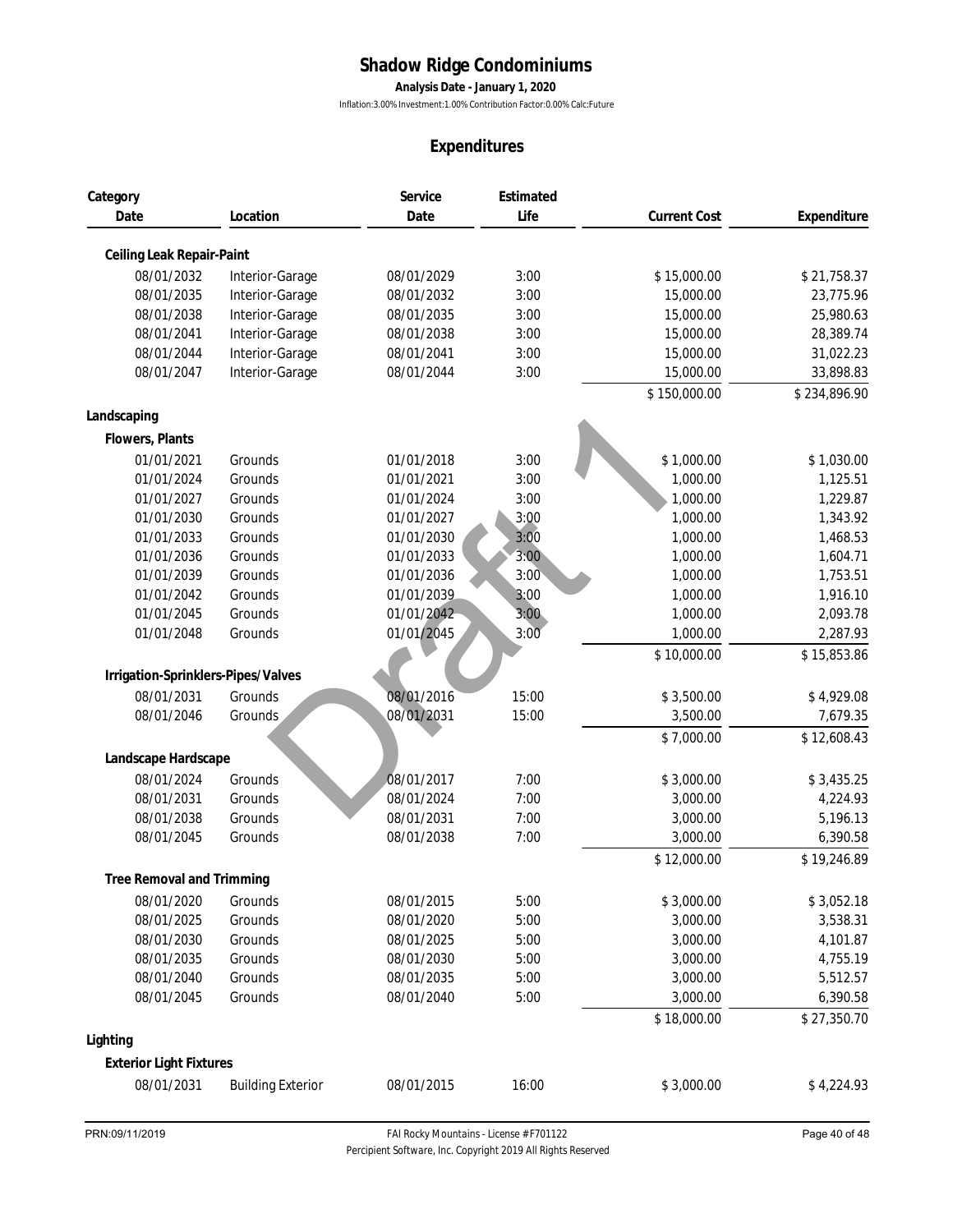**Analysis Date - January 1, 2020**

Inflation:3.00% Investment:1.00% Contribution Factor:0.00% Calc:Future

## **Expenditures**

|                                     |                                                      |                          | Expenditures      |                      |                        |
|-------------------------------------|------------------------------------------------------|--------------------------|-------------------|----------------------|------------------------|
| Category<br>Date                    | Location                                             | Service<br>Date          | Estimated<br>Life | <b>Current Cost</b>  | Expenditure            |
|                                     |                                                      |                          |                   |                      |                        |
| <b>Exterior Light Fixtures</b>      |                                                      |                          |                   |                      |                        |
| 08/01/2047                          | <b>Building Exterior</b>                             | 08/01/2031               | 16:00             | \$3,000.00           | \$6,779.77             |
|                                     |                                                      |                          |                   | \$6,000.00           | \$11,004.70            |
| Masonry                             |                                                      |                          |                   |                      |                        |
| Brick Tuck Pointing/Repair          |                                                      |                          |                   |                      |                        |
| 01/01/2021                          | <b>Building Exterior/Gr</b>                          | 01/01/2017               | 4:00              | \$15,000.00          | \$15,450.00            |
| 01/01/2025                          | <b>Building Exterior/Gr</b>                          | 01/01/2021               | 4:00              | 15,000.00            | 17,389.11              |
| 01/01/2029                          | <b>Building Exterior/Gr</b>                          | 01/01/2025               | 4:00              | 15,000.00            | 19,571.60              |
| 01/01/2033                          | <b>Building Exterior/Gr</b>                          | 01/01/2029               | 4:00              | 15,000.00            | 22,028.01              |
| 01/01/2037                          | <b>Building Exterior/Gr</b>                          | 01/01/2033               | 4:00              | 15,000.00            | 24,792.71              |
| 01/01/2041                          | <b>Building Exterior/Gr</b>                          | 01/01/2037               | 4:00              | 15,000.00            | 27,904.42              |
| 01/01/2045                          | <b>Building Exterior/Gr</b>                          | 01/01/2041               | 4:00              | 15,000.00            | 31,406.67              |
| 01/01/2049                          | <b>Building Exterior/Gr</b>                          | 01/01/2045               | 4:00              | 15,000.00            | 35,348.48              |
|                                     |                                                      |                          |                   | \$120,000.00         | \$193,891.00           |
| Fireplace Hearth-Lobby Stacked Rock |                                                      |                          |                   |                      |                        |
| 08/01/2025                          | Lobby                                                | 08/01/2010               | 15:00             | \$2,500.00           | \$2,948.59             |
| 08/01/2040                          | Lobby                                                | 08/01/2025               | 15:00             | 2,500.00             | 4,593.81               |
|                                     |                                                      |                          |                   | \$5,000.00           | \$7,542.40             |
| Painting                            |                                                      |                          |                   |                      |                        |
| 1st Floor                           |                                                      |                          |                   |                      |                        |
| 08/01/2024                          | <b>Building Interior</b>                             | 08/01/2014               | 10:00             | \$5,280.00           | \$6,046.04             |
| 08/01/2034                          | <b>Building Interior</b>                             | 08/01/2024               | 10:00             | 5,280.00             | 8,125.38               |
| 08/01/2044                          | <b>Building Interior</b>                             | 08/01/2034               | 10:00             | 5,280.00             | 10,919.83              |
|                                     |                                                      |                          |                   | \$15,840.00          | \$25,091.25            |
| 2nd, 3rd, 4th Floor                 |                                                      |                          |                   |                      |                        |
| 08/01/2025                          | <b>Building Interior</b>                             | 08/01/2015               | 10:00             | \$24,780.00          | \$29,226.43            |
| 08/01/2035                          | <b>Building Interior</b>                             | 08/01/2025               | 10:00             | 24,780.00            | 39,277.88              |
| 08/01/2045                          | <b>Building Interior</b>                             | 08/01/2035               | 10:00             | 24,780.00            | 52,786.19              |
|                                     |                                                      |                          |                   | \$74,340.00          | \$121,290.50           |
| B1 - Repaint                        |                                                      |                          |                   |                      |                        |
| 08/01/2025                          | <b>Building Interior</b>                             | 08/01/2015               | 10:00             | \$6,935.00           | \$8,179.39             |
| 08/01/2035                          | <b>Building Interior</b>                             | 08/01/2025               | 10:00             | 6,935.00             | 10,992.42              |
| 08/01/2045                          | <b>Building Interior</b>                             | 08/01/2035               | 10:00             | 6,935.00             | 14,772.89              |
|                                     |                                                      |                          |                   | \$20,805.00          | \$33,944.70            |
| <b>Building Exterior</b>            |                                                      |                          |                   |                      |                        |
|                                     |                                                      |                          |                   |                      |                        |
| 08/01/2025                          | <b>Building Exterior</b>                             | 08/01/2017               | 8:00              | \$7,222.50           | \$8,518.48             |
| 08/01/2033<br>08/01/2041            | <b>Building Exterior</b>                             | 08/01/2025<br>08/01/2033 | 8:00<br>8:00      | 7,222.50             | 10,790.95              |
| 08/01/2049                          | <b>Building Exterior</b><br><b>Building Exterior</b> | 08/01/2041               | 8:00              | 7,222.50<br>7,222.50 | 13,669.66<br>17,316.31 |
|                                     |                                                      |                          |                   |                      |                        |
|                                     |                                                      |                          |                   | \$28,890.00          | \$50,295.40            |

**Fitness Center**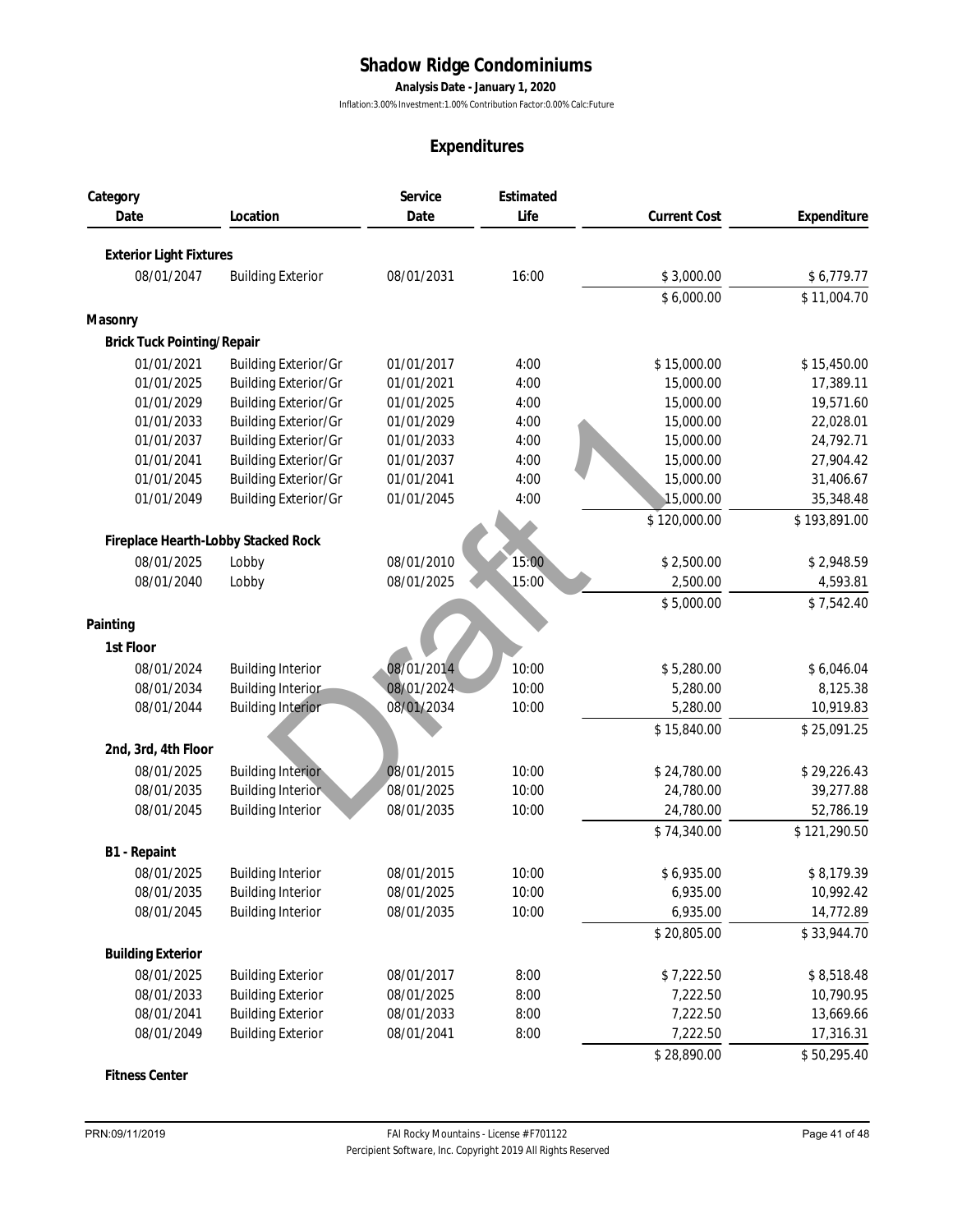**Analysis Date - January 1, 2020**

Inflation:3.00% Investment:1.00% Contribution Factor:0.00% Calc:Future

|                           |                          | Expenditures    |                   |                     |              |
|---------------------------|--------------------------|-----------------|-------------------|---------------------|--------------|
| Category<br>Date          | Location                 | Service<br>Date | Estimated<br>Life | <b>Current Cost</b> | Expenditure  |
|                           |                          |                 |                   |                     |              |
| <b>Fitness Center</b>     |                          |                 |                   |                     |              |
| 08/01/2023                | <b>Building Interior</b> | 08/01/2013      | 10:00             | \$980.00            | \$1,089.50   |
| 08/01/2033                | <b>Building Interior</b> | 08/01/2023      | 10:00             | 980.00              | 1,464.19     |
| 08/01/2043                | <b>Building Interior</b> | 08/01/2033      | 10:00             | 980.00              | 1,967.75     |
|                           |                          |                 |                   | \$2,940.00          | \$4,521.44   |
| Garage Walls and Surfaces |                          |                 |                   |                     |              |
| 08/01/2024                | Garage B1-B2             | 08/01/2014      | 10:00             | \$23,220.00         | \$26,588.85  |
| 08/01/2034                | Garage B1-B2             | 08/01/2024      | 10:00             | 23,220.00           | 35,733.19    |
| 08/01/2044                | Garage B1-B2             | 08/01/2034      | 10:00             | 23,220.00           | 48,022.41    |
|                           |                          |                 |                   | \$69,660.00         | \$110,344.45 |
| Interior Wall Trim - Wood |                          |                 |                   |                     |              |
| 08/01/2020                | Spa/Fitness Center       | 08/01/2015      | 5:00              | \$3,500.00          | \$3,560.87   |
| 08/01/2025                | Spa/Fitness Center       | 08/01/2020      | 5:00              | 3,500.00            | 4,128.03     |
| 08/01/2030                | Spa/Fitness Center       | 08/01/2025      | 5:00              | 3,500.00            | 4,785.51     |
| 08/01/2035                | Spa/Fitness Center       | 08/01/2030      | 5:00              | 3,500.00            | 5,547.72     |
| 08/01/2040                | Spa/Fitness Center       | 08/01/2035      | 5:00              | 3,500.00            | 6,431.33     |
| 08/01/2045                | Spa/Fitness Center       | 08/01/2040      | 5:00              | 3,500.00            | 7,455.68     |
|                           |                          |                 |                   | \$21,000.00         | \$31,909.14  |
| Meeting Rooms             |                          |                 |                   |                     |              |
| 08/01/2020                | <b>Building Interior</b> | 08/01/2010      | 10:00             | \$8,095.00          | \$8,235.79   |
| 08/01/2030                | <b>Building Interior</b> | 08/01/2020      | 10:00             | 8,095.00            | 11,068.21    |
| 08/01/2040                | <b>Building Interior</b> | 08/01/2030      | 10:00             | 8,095.00            | 14,874.75    |
|                           |                          |                 |                   | \$24,285.00         | \$34,178.75  |
| Metal Railing - Repaint   |                          |                 |                   |                     |              |
| 08/01/2021                | <b>Stairwells</b>        | 08/01/2016      | 5:00              | \$7.00              | \$7.34       |
| 08/01/2026                | Stairwells               | 08/01/2021      | 5:00              | 7.00                | 8.50         |
| 08/01/2031                | <b>Stairwells</b>        | 08/01/2026      | 5:00              | 7.00                | 9.86         |
| 08/01/2036                | <b>Stairwells</b>        | 08/01/2031      | 5:00              | 7.00                | 11.43        |
| 08/01/2041                | Stairwells               | 08/01/2036      | 5:00              | 7.00                | 13.25        |
| 08/01/2046                | Stairwells               | 08/01/2041      | 5:00              | 7.00                | 15.36        |
|                           |                          |                 |                   | \$42.00             | \$65.74      |
| Metal Fencing & Railing   |                          |                 |                   |                     |              |
| 08/01/2020                | Pool Area                | 08/01/2015      | 5:00              | \$2,975.00          | \$3,026.74   |
| 08/01/2025                | Pool Area                | 08/01/2020      | 5:00              | 2,975.00            | 3,508.82     |
| 08/01/2030                | Pool Area                | 08/01/2025      | 5:00              | 2,975.00            | 4,067.69     |
| 08/01/2035                | Pool Area                | 08/01/2030      | 5:00              | 2,975.00            | 4,715.56     |
| 08/01/2040                | Pool Area                | 08/01/2035      | 5:00              | 2,975.00            | 5,466.63     |
| 08/01/2045                | Pool Area                | 08/01/2040      | 5:00              | 2,975.00            | 6,337.32     |
|                           |                          |                 |                   | \$17,850.00         | \$27,122.76  |
| Parking Level Floor       |                          |                 |                   |                     |              |
| 08/01/2024                | Garage B1-B2             | 08/01/2012      | 12:00             | \$48,750.00         | \$55,822.84  |
| 08/01/2036                | Garage B1-B2             | 08/01/2024      | 12:00             | 48,750.00           | 79,590.02    |
|                           |                          |                 |                   |                     |              |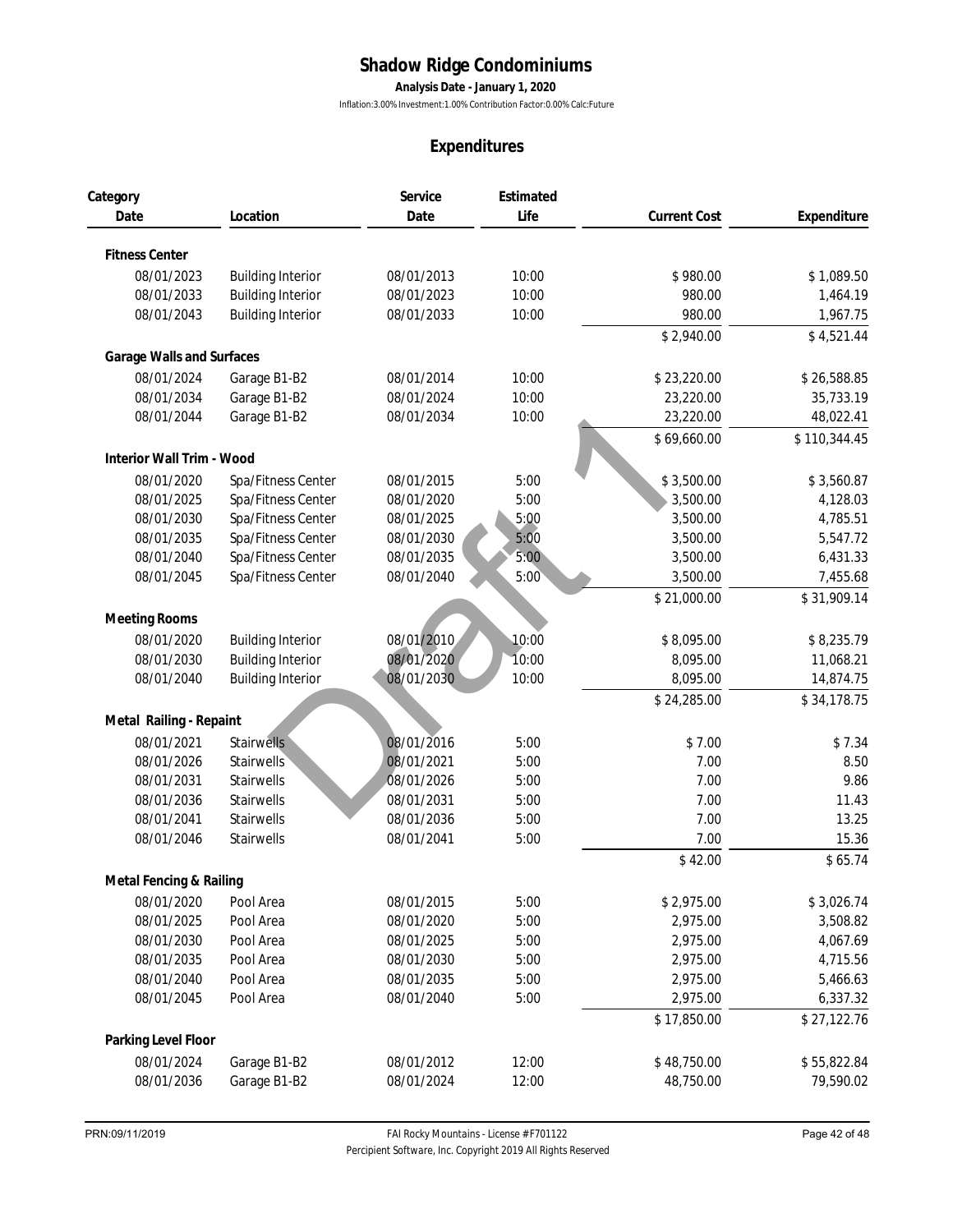**Analysis Date - January 1, 2020**

Inflation:3.00% Investment:1.00% Contribution Factor:0.00% Calc:Future

|                          |                                            |                          | Expenditures      |                      |                      |
|--------------------------|--------------------------------------------|--------------------------|-------------------|----------------------|----------------------|
| Category<br>Date         | Location                                   | Service<br>Date          | Estimated<br>Life | <b>Current Cost</b>  | Expenditure          |
|                          |                                            |                          |                   |                      |                      |
| Parking Level Floor      |                                            |                          |                   |                      |                      |
| 08/01/2048               | Garage B1-B2                               | 08/01/2036               | 12:00             | \$48,750.00          | \$113,476.33         |
|                          |                                            |                          |                   | \$146,250.00         | \$248,889.19         |
| Stairwell Ceiling/Walls  |                                            |                          |                   |                      |                      |
| 08/01/2020               | <b>Building Int/Ext</b>                    | 08/01/2015               | 5:00              | \$8,230.00           | \$8,373.14           |
| 08/01/2025               | <b>Building Int/Ext</b>                    | 08/01/2020               | 5:00              | 8,230.00             | 9,706.76             |
| 08/01/2030               | <b>Building Int/Ext</b>                    | 08/01/2025               | 5:00              | 8,230.00             | 11,252.80            |
| 08/01/2035               | <b>Building Int/Ext</b>                    | 08/01/2030               | 5:00              | 8,230.00             | 13,045.08            |
| 08/01/2040               | <b>Building Int/Ext</b>                    | 08/01/2035               | 5:00              | 8,230.00             | 15,122.82            |
| 08/01/2045               | <b>Building Int/Ext</b>                    | 08/01/2040               | 5:00              | 8,230.00             | 17,531.49            |
|                          |                                            |                          |                   | \$49,380.00          | \$75,032.09          |
| Plumbing                 |                                            |                          |                   |                      |                      |
|                          | Bradford White- Commercial Water Heater    |                          |                   |                      |                      |
| 08/01/2032               | Mechanical Room                            | 08/01/2017               | 15:00             | \$6,000.00           | \$8,703.35           |
| 08/01/2047               | Mechanical Room                            | 08/01/2032               | 15:00             | 6,000.00             | 13,559.53            |
|                          |                                            |                          |                   | \$12,000.00          | \$22,262.88          |
| Drinking Fountain        |                                            |                          |                   |                      |                      |
| 06/01/2022               | Hallways                                   | 06/01/2007               | 15:00             | \$2,400.00           | \$2,577.71           |
| 06/01/2037               | Hallways                                   | 06/01/2022               | 15:00             | 2,400.00             | 4,015.99             |
|                          |                                            |                          |                   | \$4,800.00           | \$6,593.70           |
| Mechanical Room Drains   |                                            |                          |                   |                      |                      |
|                          |                                            |                          |                   |                      |                      |
| 08/01/2031               | Mechanical Room                            | 08/01/2011               | 20:00             | \$500.00             | \$704.15             |
|                          |                                            |                          |                   | \$500.00             | \$704.15             |
| Misc Valves-Pumps        |                                            |                          |                   |                      |                      |
| 08/01/2022               | Mechanical-Pool Roo                        | 08/01/2017               | 5:00              | \$1,000.00           | \$1,079.35           |
| 08/01/2027               | Mechanical-Pool Roo                        | 08/01/2022               | 5:00              | 1,000.00             | 1,251.26             |
| 08/01/2032               | Mechanical-Pool Roo                        | 08/01/2027               | 5:00              | 1,000.00             | 1,450.56             |
| 08/01/2037<br>08/01/2042 | Mechanical-Pool Roo<br>Mechanical-Pool Roo | 08/01/2032<br>08/01/2037 | 5:00<br>5:00      | 1,000.00<br>1,000.00 | 1,681.59<br>1,949.43 |
| 08/01/2047               | Mechanical-Pool Roo                        | 08/01/2042               | 5:00              | 1,000.00             | 2,259.92             |
|                          |                                            |                          |                   | \$6,000.00           | \$9,672.11           |
| <b>Storm Drains</b>      |                                            |                          |                   |                      |                      |
| 08/01/2031               |                                            | 08/01/2011               |                   |                      |                      |
|                          | Grounds                                    |                          | 20:00             | \$1,100.00           | \$1,549.14           |
|                          |                                            |                          |                   | \$1,100.00           | \$1,549.14           |
|                          | Water Softener System-Tanks-Salt Pumping   |                          |                   |                      |                      |
| 08/01/2031               | Mechanical Room                            | 08/01/2011               | 20:00             | \$2,000.00           | \$2,816.62           |
|                          |                                            |                          |                   | \$2,000.00           | \$2,816.62           |
| Pool/Spa                 |                                            |                          |                   |                      |                      |
| Coates Swim Pool Heater  |                                            |                          |                   |                      |                      |
| 08/01/2025               | Pool Mechanical Roo                        | 08/01/2010               | 15:00             | \$1,800.00           | \$2,122.99           |
|                          | Pool Mechanical Roo                        | 08/01/2025               | 15:00             | 1,800.00             | 3,307.54             |

*Percipient Software, Inc. Copyright 2019 All Rights Reserved*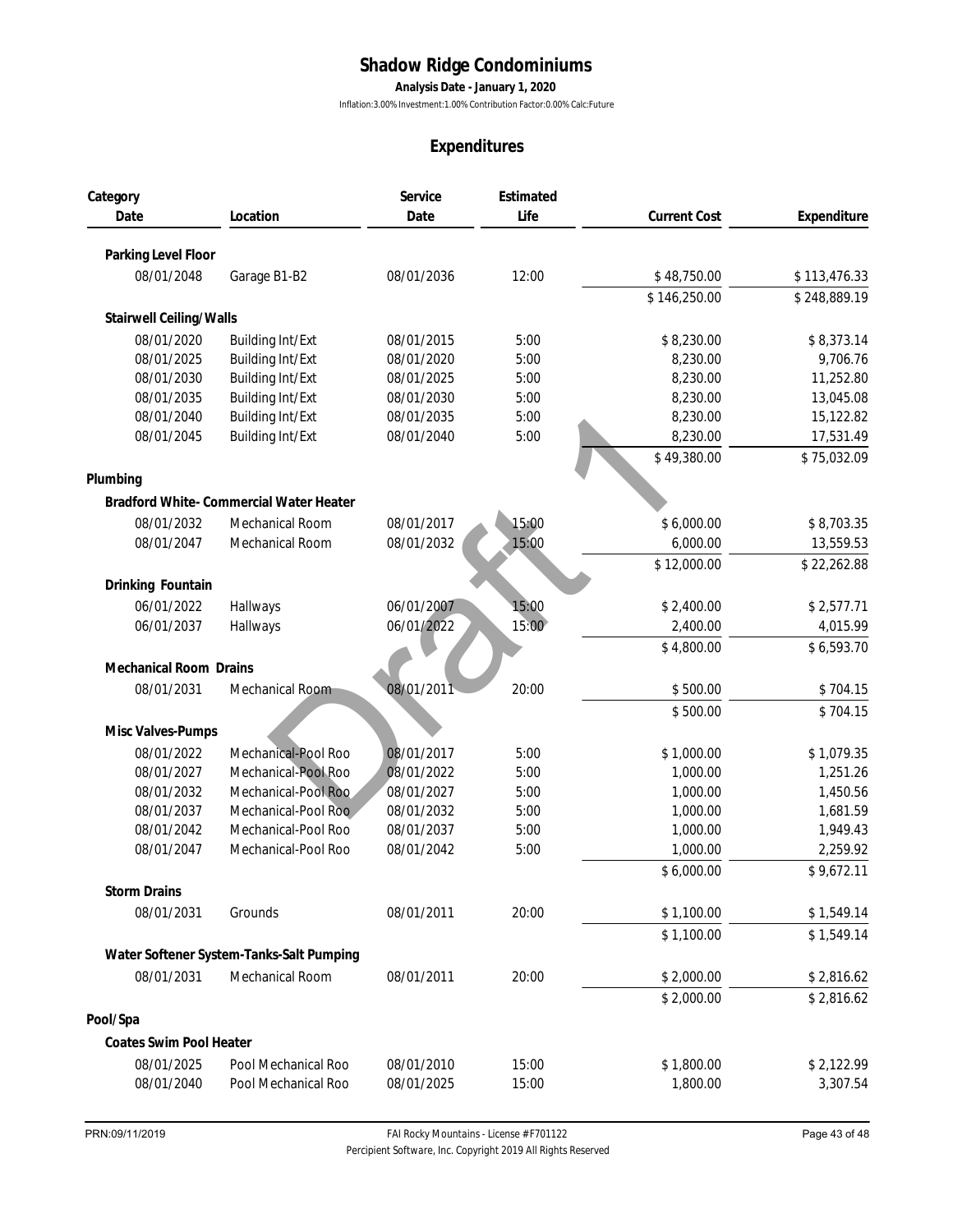**Analysis Date - January 1, 2020**

Inflation:3.00% Investment:1.00% Contribution Factor:0.00% Calc:Future

|                                   |                                               |                 | Expenditures      |                     |             |
|-----------------------------------|-----------------------------------------------|-----------------|-------------------|---------------------|-------------|
| Category                          |                                               | Service<br>Date | Estimated<br>Life |                     |             |
| Date                              | Location                                      |                 |                   | <b>Current Cost</b> | Expenditure |
|                                   | Hayward Aqua Rite Pro Salt Chlorine Generator |                 |                   |                     |             |
|                                   |                                               |                 |                   | \$3,600.00          | \$5,430.53  |
| 08/01/2026                        | Pool Mechanical Roo                           | 08/01/2011      | 15:00             | \$900.00            | \$1,093.34  |
| 08/01/2041                        | Pool Mechanical Roo                           | 08/01/2026      | 15:00             | 900.00              | 1,703.38    |
|                                   |                                               |                 |                   | \$1,800.00          | \$2,796.72  |
|                                   | Pentair Intelliflo Variable Speed Pump        |                 |                   |                     |             |
| 08/01/2022                        | Pool Equipment Roo                            | 08/01/2010      | 12:00             | \$1,000.00          | \$1,079.35  |
| 08/01/2034                        | Pool Equipment Roo                            | 08/01/2022      | 12:00             | 1,000.00            | 1,538.90    |
| 08/01/2046                        | Pool Equipment Roo                            | 08/01/2034      | 12:00             | 1,000.00            | 2,194.10    |
|                                   |                                               |                 |                   | \$3,000.00          | \$4,812.35  |
| Pentair Triton II Sand Filter     |                                               |                 |                   |                     |             |
| 08/01/2029                        | Pool Equipment Roo                            | 08/01/2017      | 12:00             | \$2,400.00          | \$3,185.92  |
| 08/01/2041                        | Pool Equipment Roo                            | 08/01/2029      | 12:00             | 2,400.00            | 4,542.36    |
|                                   |                                               |                 |                   | \$4,800.00          | \$7,728.28  |
| Pentair Whisperflo Pool-Spa Pumps |                                               |                 |                   |                     |             |
| 08/01/2022                        | Pool Mechanical Roo                           | 08/01/2012      | 10:00             | \$1,200.00          | \$1,295.22  |
| 08/01/2032                        | Pool Mechanical Roo                           | 08/01/2022      | 10:00             | 1,200.00            | 1,740.67    |
| 08/01/2042                        | Pool Mechanical Roo                           | 08/01/2032      | 10:00             | 1,200.00            | 2,339.31    |
|                                   |                                               |                 |                   | \$3,600.00          | \$5,375.20  |
| Pool - Resurface                  |                                               |                 |                   |                     |             |
| 08/01/2024                        | Pool                                          | 08/01/2012      | 12:00             | \$7,500.00          | \$8,588.13  |
| 08/01/2036                        | Pool                                          | 08/01/2024      | 12:00             | 7,500.00            | 12,244.62   |
| 08/01/2048                        | Pool                                          | 08/01/2036      | 12:00             | 7,500.00            | 17,457.90   |
|                                   |                                               |                 |                   | \$22,500.00         | \$38,290.65 |
| Pool Cover                        |                                               |                 |                   |                     |             |
| 08/01/2025                        | Pool/Spa                                      | 08/01/2018      | 7:00              | \$1,300.00          | \$1,533.27  |
| 08/01/2032                        | Pool/Spa                                      | 08/01/2025      | 7:00              | 1,300.00            | 1,885.73    |
| 08/01/2039                        | Pool/Spa                                      | 08/01/2032      | 7:00              | 1,300.00            | 2,319.20    |
| 08/01/2046                        | Pool/Spa                                      | 08/01/2039      | 7:00              | 1,300.00            | 2,852.33    |
|                                   |                                               |                 |                   | \$5,200.00          | \$8,590.53  |
| Pool Furniture                    |                                               |                 |                   |                     |             |
| 01/01/2024                        | Pool Area                                     | 01/01/2019      | 5:00              | \$2,500.00          | \$2,813.77  |
| 01/01/2029                        | Pool Area                                     | 01/01/2024      | 5:00              | 2,500.00            | 3,261.93    |
| 01/01/2034                        | Pool Area                                     | 01/01/2029      | 5:00              | 2,500.00            | 3,781.47    |
| 01/01/2039                        | Pool Area                                     | 01/01/2034      | 5:00              | 2,500.00            | 4,383.77    |
| 01/01/2044                        | Pool Area                                     | 01/01/2039      | 5:00              | 2,500.00            | 5,081.99    |
| 01/01/2049                        | Pool Area                                     | 01/01/2044      | 5:00              | 2,500.00            | 5,891.41    |
|                                   |                                               |                 |                   | \$15,000.00         | \$25,214.34 |
| Pool Rails/Ladders                |                                               |                 |                   |                     |             |
| 08/01/2025                        | Pool/Spa                                      | 08/01/2010      | 15:00             | \$1,000.00          | \$1,179.44  |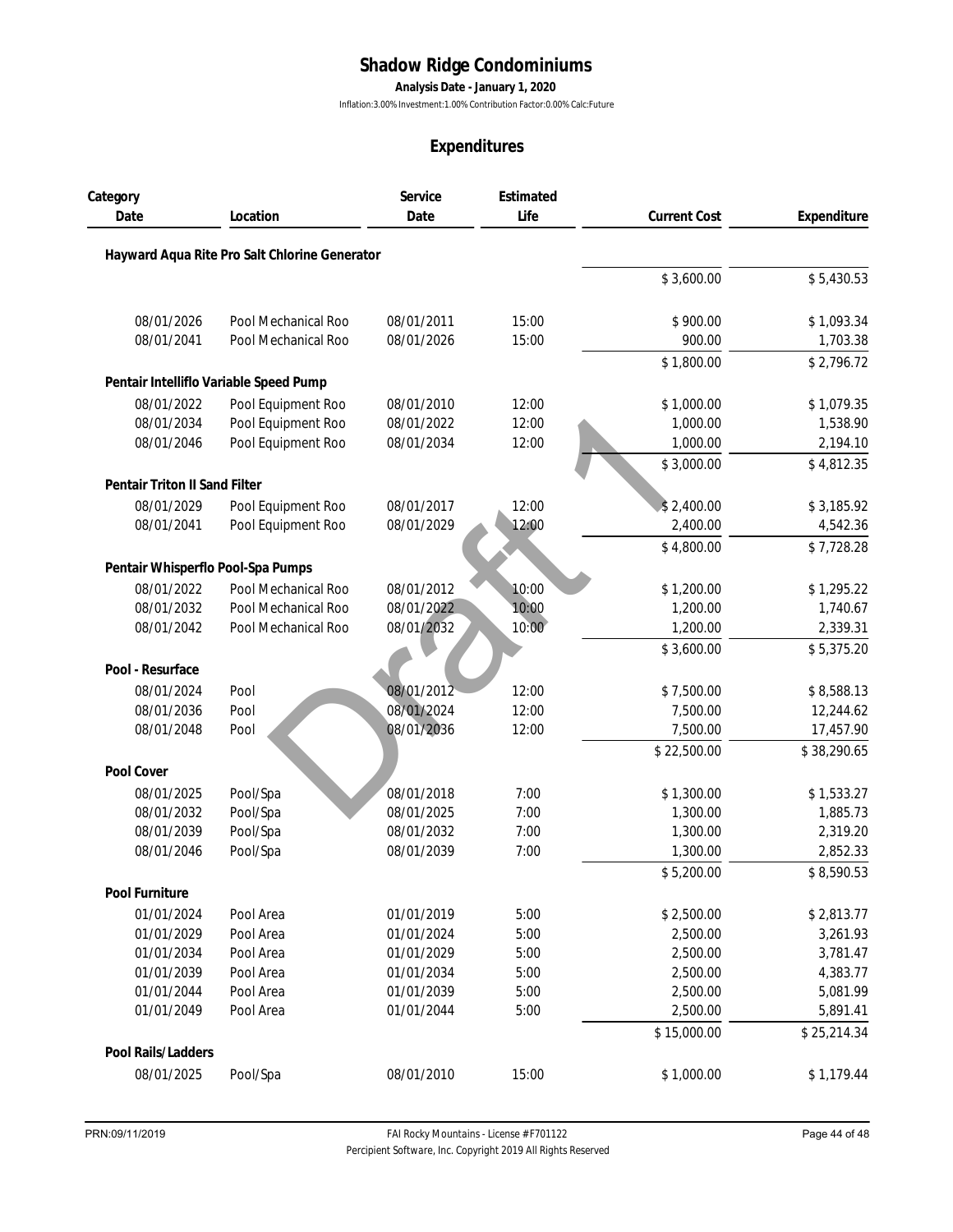**Analysis Date - January 1, 2020**

Inflation:3.00% Investment:1.00% Contribution Factor:0.00% Calc:Future

|                                  |                     |                          | Expenditures      |                     |                |
|----------------------------------|---------------------|--------------------------|-------------------|---------------------|----------------|
| Category<br>Date                 | Location            | Service<br>Date          | Estimated<br>Life | <b>Current Cost</b> | Expenditure    |
| Pool Rails/Ladders               |                     |                          |                   |                     |                |
| 08/01/2040                       | Pool/Spa            | 08/01/2025               | 15:00             | \$1,000.00          | \$1,837.52     |
|                                  |                     |                          |                   | \$2,000.00          | \$3,016.96     |
| Raypack Pool-Spa Heater          |                     |                          |                   |                     |                |
| 06/01/2027                       | Pool Mechanical Roo | 06/01/2015               | 12:00             | \$4,000.00          | \$4,980.46     |
| 06/01/2039                       | Pool Mechanical Roo | 06/01/2027               | 12:00             | 4,000.00            | 7,100.94       |
|                                  |                     |                          |                   | \$8,000.00          | \$12,081.40    |
| Spa - Resurface                  |                     |                          |                   |                     |                |
| 08/01/2026                       | Pool                | 08/01/2014               | 12:00             | \$3,500.00          | \$4,251.87     |
| 08/01/2038                       | Pool                | 08/01/2026               | 12:00             | 3,500.00            | 6,062.15       |
|                                  |                     |                          |                   | \$7,000.00          | \$10,314.02    |
|                                  |                     |                          |                   |                     |                |
| Universal Water Heater           |                     |                          |                   |                     |                |
| 01/01/2024                       | Mechanical Room     | 01/01/2012               | 12:00             | \$1,100.00          | \$1,238.06     |
| 01/01/2036                       | Mechanical Room     | 01/01/2024               | 12:00             | 1,100.00            | 1,765.18       |
| 01/01/2048                       | Mechanical Room     | 01/01/2036               | 12:00             | 1,100.00            | 2,516.72       |
|                                  |                     |                          |                   | \$3,300.00          | \$5,519.96     |
| Renovation                       |                     |                          |                   |                     |                |
| Balcony & Railing-Repair/Repaint |                     |                          |                   |                     |                |
| 07/04/2020                       | <b>Balconies</b>    | 07/04/1995               | 25:00             | \$115,000.00        | \$116,712.25   |
| 08/01/2021                       | <b>Balconies</b>    | 08/01/1996               | 25:00             | 115,000.00          | 120,510.10     |
| 08/01/2022                       | <b>Balconies</b>    | 08/01/1997               | 25:00             | 115,000.00          | 124,125.40     |
| 08/01/2023                       | <b>Balconies</b>    | 08/01/1998               | 25:00             | 115,000.00          | 127,849.16     |
| 08/01/2024                       | <b>Balconies</b>    | 08/01/1999               | 25:00             | 115,000.00          | 131,684.64     |
| 07/04/2045                       | <b>Balconies</b>    | 07/04/2020               | 25:00             | 115,000.00          | 244,369.54     |
| 08/01/2046                       | <b>Balconies</b>    | 08/01/2021               | 25:00             | 115,000.00          | 252,321.39     |
| 08/01/2047                       | <b>Balconies</b>    | 08/01/2022               | 25:00             | 115,000.00          | 259,891.03     |
| 08/01/2048                       | <b>Balconies</b>    | 08/01/2023               | 25:00             | 115,000.00          | 267,687.76     |
| 08/01/2049                       | <b>Balconies</b>    | 08/01/2024               | 25:00             | 115,000.00          | 275,718.39     |
| <b>Business Center</b>           |                     |                          |                   | \$1,150,000.00      | \$1,920,869.66 |
|                                  |                     |                          |                   |                     |                |
| 08/01/2030                       | 1st Floor           | 08/01/2012<br>08/01/2030 | 18:00             | \$7,500.00          | \$10,254.67    |
| 08/01/2048                       | 1st Floor           |                          | 18:00             | 7,500.00            | 17,457.90      |
|                                  |                     |                          |                   | \$15,000.00         | \$27,712.57    |
| Clementine-Eureka Storage Rooms  |                     |                          |                   |                     |                |
| 08/01/2025                       | Floor B1            | 08/01/2005               | 20:00             | \$10,000.00         | \$11,794.36    |
| 08/01/2045                       | Floor B1            | 08/01/2025               | 20:00             | 10,000.00           | 21,301.93      |
|                                  |                     |                          |                   | \$20,000.00         | \$33,096.29    |
| Front Desk Area - Remodel        |                     |                          |                   |                     |                |
| 08/01/2031                       | <b>Front Desk</b>   | 08/01/2011               | 20:00             | \$18,000.00         | \$25,349.56    |
|                                  |                     |                          |                   | \$18,000.00         | \$25,349.56    |
| Front Desk- Managers Office      |                     |                          |                   |                     |                |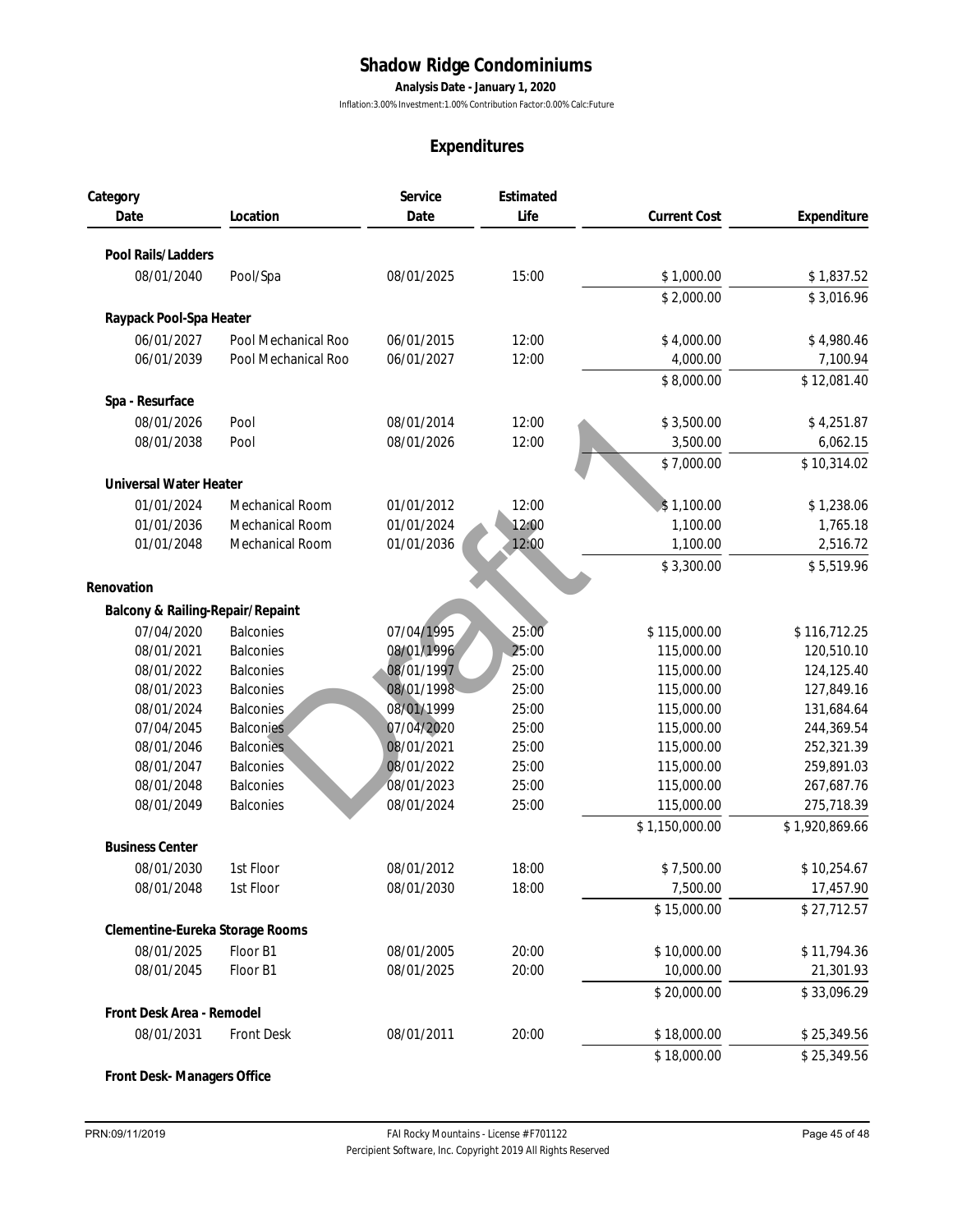**Analysis Date - January 1, 2020**

Inflation:3.00% Investment:1.00% Contribution Factor:0.00% Calc:Future

|                                  |                                             |                          | Expenditures   |                        |                          |
|----------------------------------|---------------------------------------------|--------------------------|----------------|------------------------|--------------------------|
| Category                         |                                             | Service                  | Estimated      |                        |                          |
| Date                             | Location                                    | Date                     | Life           | <b>Current Cost</b>    | Expenditure              |
| Front Desk-Managers Office       |                                             |                          |                |                        |                          |
| 08/01/2033                       | Front Desk Rear                             | 08/01/2013               | 20:00          | \$6,000.00             | \$8,964.45               |
|                                  |                                             |                          |                |                        |                          |
| Front Entry Awnings              |                                             |                          |                | \$6,000.00             | \$8,964.45               |
|                                  |                                             |                          |                |                        |                          |
| 08/01/2024<br>08/01/2034         | Entrance & Garage<br>Entrance & Garage      | 08/01/2014<br>08/01/2024 | 10:00<br>10:00 | \$9,000.00<br>9,000.00 | \$10,305.75<br>13,850.07 |
| 08/01/2044                       | Entrance & Garage                           | 08/01/2034               | 10:00          | 9,000.00               | 18,613.34                |
|                                  |                                             |                          |                | \$27,000.00            | \$42,769.16              |
| Housekeeping/Maintanence Offices |                                             |                          |                |                        |                          |
| 01/01/2023                       | Floor B1                                    | 01/01/2005               | 18:00          | \$10,000.00            | \$10,927.27              |
| 01/01/2041                       | Floor B1                                    | 01/01/2023               | 18:00          | 10,000.00              | 18,602.95                |
|                                  |                                             |                          |                | \$20,000.00            | \$29,530.22              |
| Laundry Room                     |                                             |                          |                |                        |                          |
| 08/01/2020                       | Laundry Room                                | 08/01/2000               | 20:00          | \$6,000.00             | \$6,104.35               |
| 08/01/2040                       | Laundry Room                                | 08/01/2020               | 20:00          | 6,000.00               | 11,025.14                |
|                                  |                                             |                          |                | \$12,000.00            | \$17,129.49              |
| Lobby Renovation                 |                                             |                          |                |                        |                          |
| 08/01/2026                       | Lobby                                       | 08/01/2011               | 15:00          | \$6,000.00             | \$7,288.92               |
| 08/01/2041                       | Lobby                                       | 08/01/2026               | 15:00          | 6,000.00               | 11,355.89                |
|                                  |                                             |                          |                | \$12,000.00            | \$18,644.81              |
| Locker Rooms                     |                                             |                          |                |                        |                          |
| 08/01/2023                       | Locker Rooms                                | 08/01/2005               | 18:00          | \$20,000.00            | \$22,234.64              |
| 08/01/2041                       | Locker Rooms                                | 08/01/2023               | 18:00          | 20,000.00              | 37,852.98                |
|                                  |                                             |                          |                | \$40,000.00            | \$60,087.62              |
|                                  | Rear Front Desk-Manager's Office Renovation |                          |                |                        |                          |
| 08/01/2030                       | <b>Rear Front Desk</b>                      | 08/01/2010               | 20:00          | \$6,000.00             | \$8,203.74               |
|                                  |                                             |                          |                | \$6,000.00             | \$8,203.74               |
| Restroom-Fitness Center          |                                             |                          |                |                        |                          |
| 08/01/2020                       | <b>Fitness Center</b>                       | 08/01/2000               | 20:00          | \$4,000.00             | \$4,069.57               |
| 08/01/2040                       | <b>Fitness Center</b>                       | 08/01/2020               | 20:00          | 4,000.00               | 7,350.09                 |
|                                  |                                             |                          |                | \$8,000.00             | \$11,419.66              |
| Restrooms                        |                                             |                          |                |                        |                          |
| 01/01/2024                       | Spa                                         | 01/01/2014               | 10:00          | \$5,000.00             | \$5,627.54               |
| 08/01/2025                       | First Floor-B1                              | 08/01/2015               | 10:00          | 20,000.00              | 23,588.73                |
| 01/01/2034                       | Spa                                         | 01/01/2024               | 10:00          | 5,000.00               | 7,562.95                 |
| 08/01/2035                       | First Floor-B1                              | 08/01/2025               | 10:00          | 20,000.00              | 31,701.28                |
| 01/01/2044                       | Spa                                         | 01/01/2034               | 10:00          | 5,000.00               | 10,163.97                |
| 08/01/2045                       | First Floor-B1                              | 08/01/2035               | 10:00          | 20,000.00              | 42,603.86                |
|                                  |                                             |                          |                | \$75,000.00            | \$121,248.33             |
| Sauna Room                       |                                             |                          |                |                        |                          |
| 08/01/2020                       | Floor B1                                    | 08/01/2000               | 20:00          | \$4,500.00             | \$4,578.26               |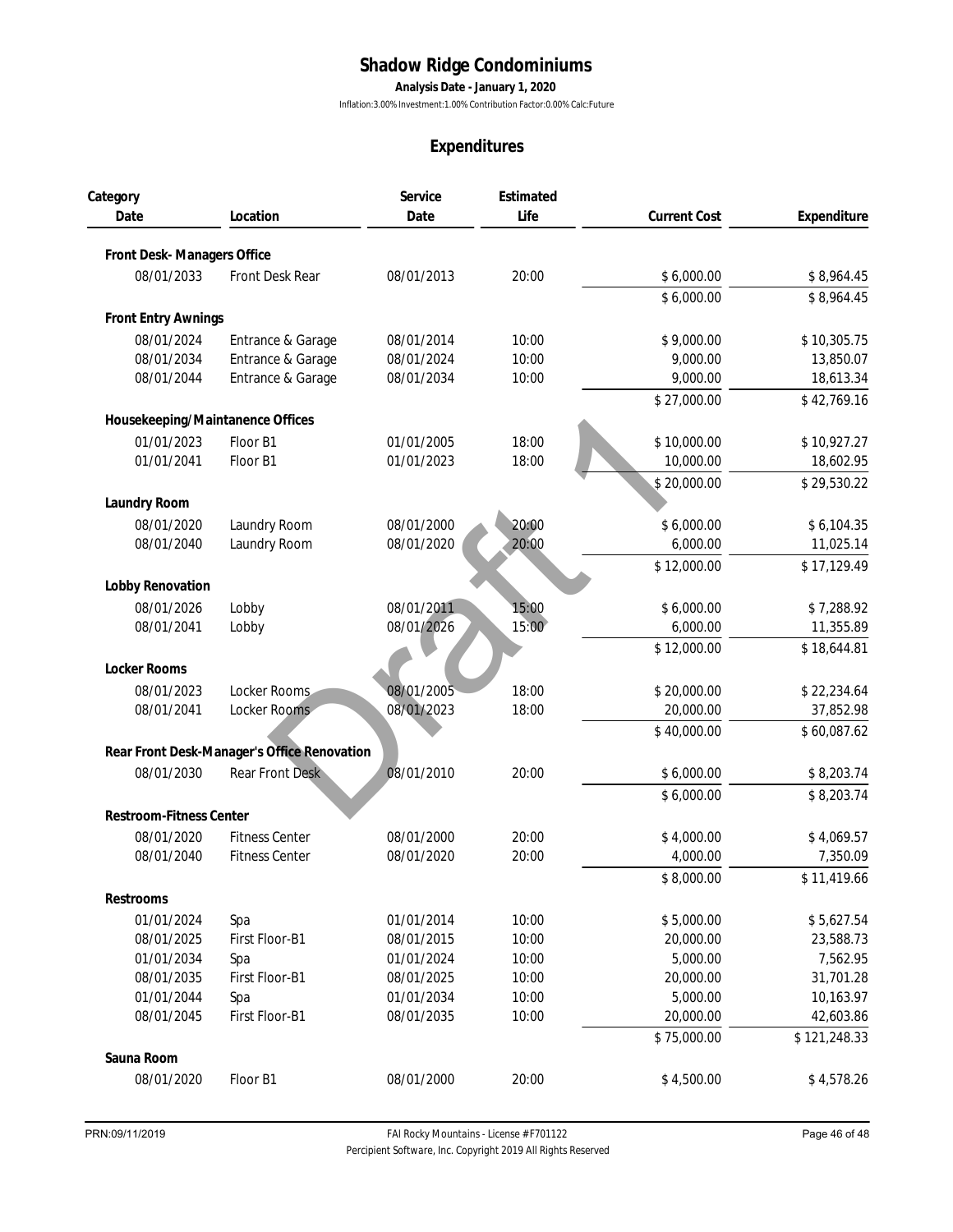**Analysis Date - January 1, 2020**

Inflation:3.00% Investment:1.00% Contribution Factor:0.00% Calc:Future

## **Expenditures**

| Service<br>Estimated<br>Category<br>Life<br>Date<br><b>Current Cost</b><br>Date<br>Location<br>Sauna Room<br>08/01/2040<br>08/01/2020<br>20:00<br>\$4,500.00<br>Floor B1<br>\$9,000.00<br>Spa Room<br>\$8,000.00<br>08/01/2034<br>Spa/Fitness Center<br>08/01/2014<br>20:00<br>\$8,000.00<br>Roof<br>Flat Roof - EPDM<br>08/01/2042<br>08/01/2017<br>25:00<br>\$209,400.00<br>Roof<br>\$209,400.00<br>Metal Parapet Roof<br>08/01/2030<br>Roof<br>08/01/2010<br>20:00<br>\$68,750.00<br>\$68,750.00<br>Soffit-Fascia-Flashing Repair<br>08/01/2023<br>Roof/Building Ext<br>\$3,000.00<br>08/01/2015<br>8:00<br>Roof/Building Ext<br>08/01/2031<br>08/01/2023<br>8:00<br>3,000.00<br>Roof/Building Ext<br>08/01/2039<br>3,000.00<br>08/01/2031<br>8:00<br>Roof/Building Ext<br>08/01/2039<br>3,000.00<br>08/01/2047<br>8:00<br>\$12,000.00<br>Security<br>Security Camera System<br>08/01/2022<br><b>Building-Garage</b><br>08/01/2010<br>12:00<br>\$10,000.00<br>08/01/2034<br><b>Building-Garage</b><br>08/01/2022<br>12:00<br>10,000.00<br><b>Building-Garage</b><br>08/01/2046<br>08/01/2034<br>12:00<br>10,000.00<br>\$30,000.00<br>Security Key Pad<br>08/01/2022<br>08/01/2010<br>12:00<br>\$2,000.00<br>Garage | Expenditure<br>\$8,268.86<br>\$12,847.12<br>\$12,311.18<br>\$12,311.18<br>\$408,210.34<br>\$408,210.34 |
|-----------------------------------------------------------------------------------------------------------------------------------------------------------------------------------------------------------------------------------------------------------------------------------------------------------------------------------------------------------------------------------------------------------------------------------------------------------------------------------------------------------------------------------------------------------------------------------------------------------------------------------------------------------------------------------------------------------------------------------------------------------------------------------------------------------------------------------------------------------------------------------------------------------------------------------------------------------------------------------------------------------------------------------------------------------------------------------------------------------------------------------------------------------------------------------------------------------------------|--------------------------------------------------------------------------------------------------------|
|                                                                                                                                                                                                                                                                                                                                                                                                                                                                                                                                                                                                                                                                                                                                                                                                                                                                                                                                                                                                                                                                                                                                                                                                                       |                                                                                                        |
|                                                                                                                                                                                                                                                                                                                                                                                                                                                                                                                                                                                                                                                                                                                                                                                                                                                                                                                                                                                                                                                                                                                                                                                                                       |                                                                                                        |
|                                                                                                                                                                                                                                                                                                                                                                                                                                                                                                                                                                                                                                                                                                                                                                                                                                                                                                                                                                                                                                                                                                                                                                                                                       |                                                                                                        |
|                                                                                                                                                                                                                                                                                                                                                                                                                                                                                                                                                                                                                                                                                                                                                                                                                                                                                                                                                                                                                                                                                                                                                                                                                       |                                                                                                        |
|                                                                                                                                                                                                                                                                                                                                                                                                                                                                                                                                                                                                                                                                                                                                                                                                                                                                                                                                                                                                                                                                                                                                                                                                                       |                                                                                                        |
|                                                                                                                                                                                                                                                                                                                                                                                                                                                                                                                                                                                                                                                                                                                                                                                                                                                                                                                                                                                                                                                                                                                                                                                                                       |                                                                                                        |
|                                                                                                                                                                                                                                                                                                                                                                                                                                                                                                                                                                                                                                                                                                                                                                                                                                                                                                                                                                                                                                                                                                                                                                                                                       |                                                                                                        |
|                                                                                                                                                                                                                                                                                                                                                                                                                                                                                                                                                                                                                                                                                                                                                                                                                                                                                                                                                                                                                                                                                                                                                                                                                       |                                                                                                        |
|                                                                                                                                                                                                                                                                                                                                                                                                                                                                                                                                                                                                                                                                                                                                                                                                                                                                                                                                                                                                                                                                                                                                                                                                                       |                                                                                                        |
|                                                                                                                                                                                                                                                                                                                                                                                                                                                                                                                                                                                                                                                                                                                                                                                                                                                                                                                                                                                                                                                                                                                                                                                                                       |                                                                                                        |
|                                                                                                                                                                                                                                                                                                                                                                                                                                                                                                                                                                                                                                                                                                                                                                                                                                                                                                                                                                                                                                                                                                                                                                                                                       |                                                                                                        |
|                                                                                                                                                                                                                                                                                                                                                                                                                                                                                                                                                                                                                                                                                                                                                                                                                                                                                                                                                                                                                                                                                                                                                                                                                       |                                                                                                        |
|                                                                                                                                                                                                                                                                                                                                                                                                                                                                                                                                                                                                                                                                                                                                                                                                                                                                                                                                                                                                                                                                                                                                                                                                                       |                                                                                                        |
|                                                                                                                                                                                                                                                                                                                                                                                                                                                                                                                                                                                                                                                                                                                                                                                                                                                                                                                                                                                                                                                                                                                                                                                                                       | \$94,001.19                                                                                            |
|                                                                                                                                                                                                                                                                                                                                                                                                                                                                                                                                                                                                                                                                                                                                                                                                                                                                                                                                                                                                                                                                                                                                                                                                                       | \$94,001.19                                                                                            |
|                                                                                                                                                                                                                                                                                                                                                                                                                                                                                                                                                                                                                                                                                                                                                                                                                                                                                                                                                                                                                                                                                                                                                                                                                       |                                                                                                        |
|                                                                                                                                                                                                                                                                                                                                                                                                                                                                                                                                                                                                                                                                                                                                                                                                                                                                                                                                                                                                                                                                                                                                                                                                                       | \$3,335.20                                                                                             |
|                                                                                                                                                                                                                                                                                                                                                                                                                                                                                                                                                                                                                                                                                                                                                                                                                                                                                                                                                                                                                                                                                                                                                                                                                       | 4,224.93                                                                                               |
|                                                                                                                                                                                                                                                                                                                                                                                                                                                                                                                                                                                                                                                                                                                                                                                                                                                                                                                                                                                                                                                                                                                                                                                                                       | 5,352.01                                                                                               |
|                                                                                                                                                                                                                                                                                                                                                                                                                                                                                                                                                                                                                                                                                                                                                                                                                                                                                                                                                                                                                                                                                                                                                                                                                       | 6,779.77                                                                                               |
|                                                                                                                                                                                                                                                                                                                                                                                                                                                                                                                                                                                                                                                                                                                                                                                                                                                                                                                                                                                                                                                                                                                                                                                                                       | \$19,691.91                                                                                            |
|                                                                                                                                                                                                                                                                                                                                                                                                                                                                                                                                                                                                                                                                                                                                                                                                                                                                                                                                                                                                                                                                                                                                                                                                                       |                                                                                                        |
|                                                                                                                                                                                                                                                                                                                                                                                                                                                                                                                                                                                                                                                                                                                                                                                                                                                                                                                                                                                                                                                                                                                                                                                                                       |                                                                                                        |
|                                                                                                                                                                                                                                                                                                                                                                                                                                                                                                                                                                                                                                                                                                                                                                                                                                                                                                                                                                                                                                                                                                                                                                                                                       | \$10,793.51                                                                                            |
|                                                                                                                                                                                                                                                                                                                                                                                                                                                                                                                                                                                                                                                                                                                                                                                                                                                                                                                                                                                                                                                                                                                                                                                                                       | 15,388.97                                                                                              |
|                                                                                                                                                                                                                                                                                                                                                                                                                                                                                                                                                                                                                                                                                                                                                                                                                                                                                                                                                                                                                                                                                                                                                                                                                       | 21,940.99                                                                                              |
|                                                                                                                                                                                                                                                                                                                                                                                                                                                                                                                                                                                                                                                                                                                                                                                                                                                                                                                                                                                                                                                                                                                                                                                                                       | \$48,123.47                                                                                            |
|                                                                                                                                                                                                                                                                                                                                                                                                                                                                                                                                                                                                                                                                                                                                                                                                                                                                                                                                                                                                                                                                                                                                                                                                                       |                                                                                                        |
|                                                                                                                                                                                                                                                                                                                                                                                                                                                                                                                                                                                                                                                                                                                                                                                                                                                                                                                                                                                                                                                                                                                                                                                                                       | \$2,158.70                                                                                             |
| 08/01/2034<br>Garage<br>08/01/2022<br>12:00<br>2,000.00                                                                                                                                                                                                                                                                                                                                                                                                                                                                                                                                                                                                                                                                                                                                                                                                                                                                                                                                                                                                                                                                                                                                                               | 3,077.79                                                                                               |
| 08/01/2046<br>Garage<br>08/01/2034<br>12:00<br>2,000.00                                                                                                                                                                                                                                                                                                                                                                                                                                                                                                                                                                                                                                                                                                                                                                                                                                                                                                                                                                                                                                                                                                                                                               | 4,388.20                                                                                               |
| \$6,000.00                                                                                                                                                                                                                                                                                                                                                                                                                                                                                                                                                                                                                                                                                                                                                                                                                                                                                                                                                                                                                                                                                                                                                                                                            | \$9,624.69                                                                                             |
| Signage                                                                                                                                                                                                                                                                                                                                                                                                                                                                                                                                                                                                                                                                                                                                                                                                                                                                                                                                                                                                                                                                                                                                                                                                               |                                                                                                        |
| <b>Building Signage</b>                                                                                                                                                                                                                                                                                                                                                                                                                                                                                                                                                                                                                                                                                                                                                                                                                                                                                                                                                                                                                                                                                                                                                                                               |                                                                                                        |
| 08/01/2030<br>15:00<br>\$10,000.00<br><b>Building Exterior</b><br>08/01/2015                                                                                                                                                                                                                                                                                                                                                                                                                                                                                                                                                                                                                                                                                                                                                                                                                                                                                                                                                                                                                                                                                                                                          | \$13,672.90                                                                                            |
| <b>Building Exterior</b><br>10,000.00<br>08/01/2045<br>08/01/2030<br>15:00                                                                                                                                                                                                                                                                                                                                                                                                                                                                                                                                                                                                                                                                                                                                                                                                                                                                                                                                                                                                                                                                                                                                            | 21,301.93                                                                                              |
| \$20,000.00                                                                                                                                                                                                                                                                                                                                                                                                                                                                                                                                                                                                                                                                                                                                                                                                                                                                                                                                                                                                                                                                                                                                                                                                           | \$34,974.83                                                                                            |
| Community Monument Sign                                                                                                                                                                                                                                                                                                                                                                                                                                                                                                                                                                                                                                                                                                                                                                                                                                                                                                                                                                                                                                                                                                                                                                                               |                                                                                                        |
| 08/01/2029<br>Grounds<br>08/01/2011<br>18:00<br>\$8,000.00                                                                                                                                                                                                                                                                                                                                                                                                                                                                                                                                                                                                                                                                                                                                                                                                                                                                                                                                                                                                                                                                                                                                                            | \$10,619.73                                                                                            |
| 08/01/2047<br>Grounds<br>08/01/2029<br>18:00<br>8,000.00                                                                                                                                                                                                                                                                                                                                                                                                                                                                                                                                                                                                                                                                                                                                                                                                                                                                                                                                                                                                                                                                                                                                                              | 18,079.38                                                                                              |
| \$16,000.00<br>\$28,699.11                                                                                                                                                                                                                                                                                                                                                                                                                                                                                                                                                                                                                                                                                                                                                                                                                                                                                                                                                                                                                                                                                                                                                                                            |                                                                                                        |

**Misc. Signage**